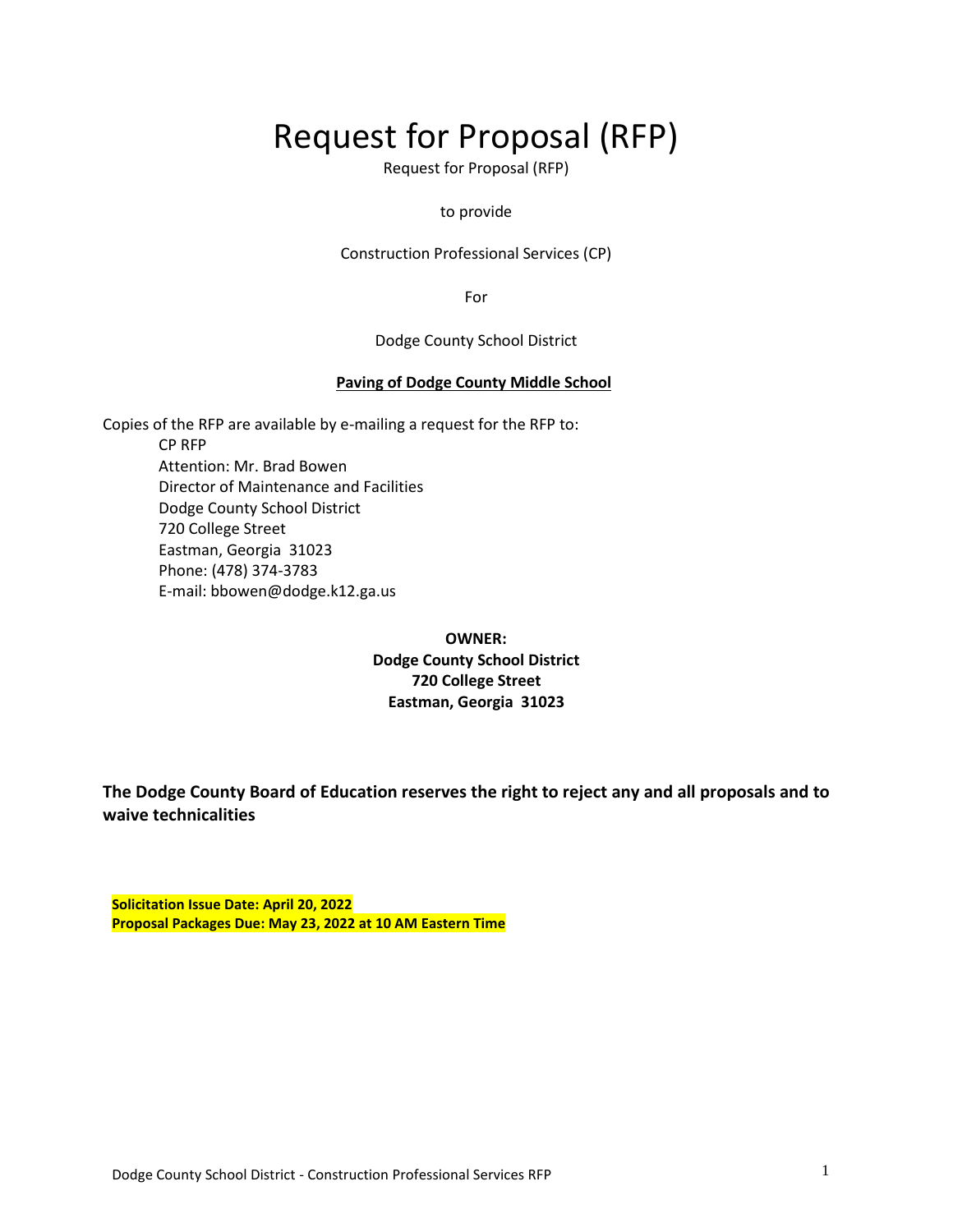#### **TABLE OF CONTENTS**

- 1. GENERAL PROJECT INFORMATION
- 2. CONSTRUCTION PROFESSIONAL SERVICES REQUIREMENTS
- 3. CONTRACT INFORMATION
- 4. SELECTION PROCESS
- 5. SCHEDULE OF EVENTS
- 6. MANDATORY PRE-SUBMITTAL CONFERENCE
- 7. SUBMITTAL OF QUESTIONS AND REQUESTS FOR CLARIFICATION
- 8. SUBMITTAL REVIEW PROCESS
- 9. INSTRUCTIONS FOR PREPARING SUBMITTAL
- 10. SUBMITTAL OF FEE PROPOSALS
- 11. SUBMITTAL OF PROPOSAL AND FEE PROPOSALS
- 12. STEP II: INTERVIEW AND FEE NEGOTIATION PROCESS (for Finalists only).
- 13. PRESENTATION/ INTERVIEW INFORMATION
- 14. FINAL EVALUATION AND SELECTION
- 15. ADDITIONAL TERMS AND CONDITIONS
- 16. EXHIBIT "A" GENERAL SCOPE OF WORK
- 17. EXHIBIT "B" -- PRODUCTS AND SERVICES SPECIFICATIONS
- 18. EXHIBIT "C" ATTACHMENT 'A' I. PRECONSTRUCTION COSTS AND EXPENSES BREAKDOWN ATTACHMENT 'B' - II. CONSTRUCTION COSTS OVERHEAD BREAKDOWN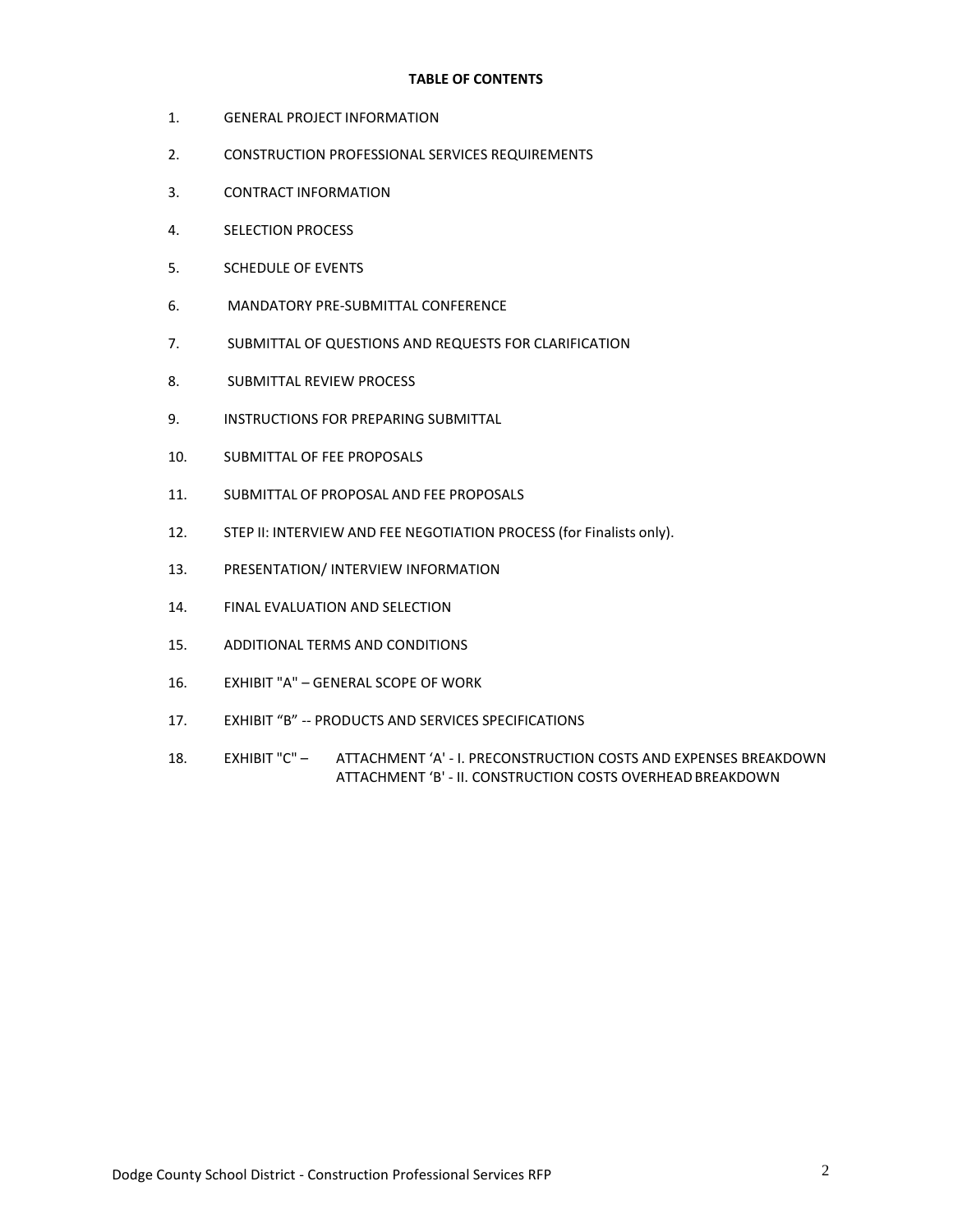# **REQUEST FOR PROPOSAL Paving of Dodge County Middle School Eastman, Georgia 31023**

The Dodge County Board of Education (DCBOE) (Owner), is soliciting proposals from Construction Professionals/firms interested in providing Construction Professional (CP) services for the **Milling and Paving all of Dodge County Middle School Peking Lots except the lower parking lot. The lower parking lot is located by Shark's Restaurant. This project also includes creating and paving a loop behind the High School.** This Request for Proposals (RFP) seeks to identify potential providers of the above mentioned services. All respondents to this RFP are subject to instructions communicated in this document, and are cautioned to completely review the entire RFP and follow instructions carefully. The Owner reserves the right to reject any proposals, and to waive technicalities and informalities at their discretion.

# **1. GENERAL PROJECT INFORMATION**

Project Description: Refer to Exhibit A for the "Project Description/Scope of Work".

# **Project Schedule**

The selection of the CP is anticipated to be finalized in June 13, 2022.

# **2. CONSTRUCTION PROFESSIONAL SERVICES REQUIREMENTS**

The CP will be expected to work collaboratively with the Design Professional (if any) to provide preconstruction services which may include, without limitation, technical review, cost verification, cost evaluation, value engineering, schedule development, and schedule evaluation, in addition to management of the construction. In addition, the CP will be responsible for methods of construction, safety, and the scheduling and coordination of the work of all construction and miscellaneous contractsrequired for completion ofthe project within itspredetermined budget and schedule. The successful CP will be required to work collaboratively with the Owner's consultants (if any).

#### **3. CONTRACT INFORMATION**

The contract format will be a stipulated sum not to exceed the SCL Agreement. The contract may have liquidated damages.

#### **Form of Agreement**

The agreement between the Owner and the CP shall be a modified "AIA Document A101-2017-current edition - Standard Form of Agreement Between Owner and Contractor where the basis of payment is a stipulated sum, along with the Owner's modifications. The General Conditions for the project shall be as described in a modified "AIA Document A201-2017 - General Conditions of the Contract for Construction", along with the Owner's modifications and Supplementary Conditions (if any). The General Requirements of the CP contract and general conditions are not open for negotiation.

#### **4. SELECTION PROCESS**

Selection of the CP will be a qualification/fee proposal evaluation process. Selection of the CP will be a two-step process. The first step will be a qualification-based process, which will result in two (2) to five (5) firms being selected forthe second step. The second step will be an interviewand negotiation based process beginning with the top ranked firm.

#### **5. SCHEDULE OF EVENTS**

The following Schedule of Events represents the Owner's best estimate of the schedule that will be followed. All times indicated will be current standard time in Eastman, Georgia. The Owner reserves the right to adjust the schedule as the Owner deems necessary.

#### **RFP Estimated Time Line:**

| Items:                                            | Dates:    |
|---------------------------------------------------|-----------|
| Owner issues public/website advertisement of RFP: | 4/20/2022 |

Dodge County School District - Construction Professional Services RFP<br>
3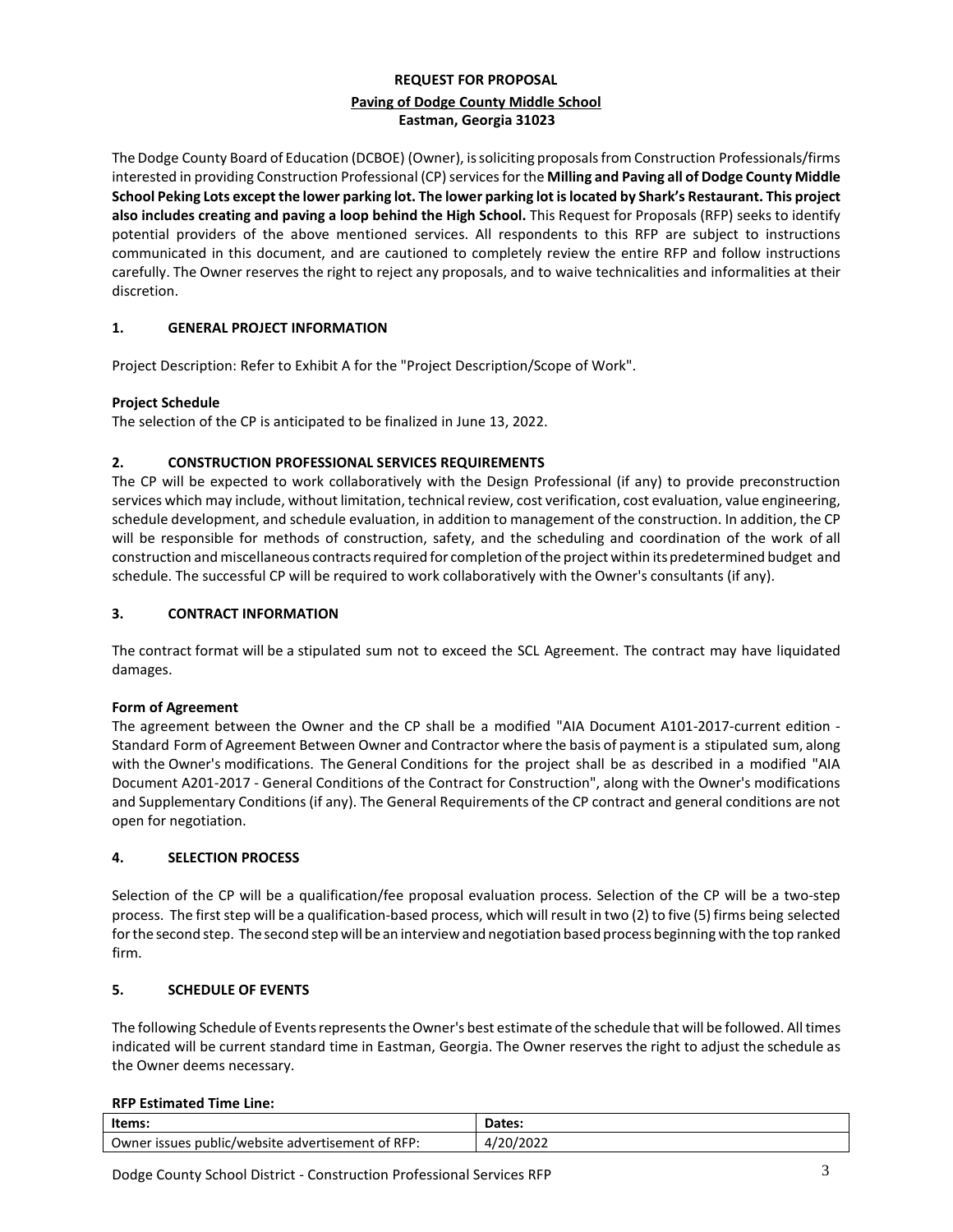| <b>Mandatory Pre-Submittal Meeting</b>                   | 5/4/2022                        |
|----------------------------------------------------------|---------------------------------|
| Deadline for written questions/request for clarification | 5/13/2022                       |
| (see Section 7)                                          |                                 |
| Deadline for submission of Proposal                      | 5/23/2022 at 10 AM Eastern Time |
| Opening of Proposals                                     | 5/23/2022 at 12 PM Eastern Time |
| Owner completes evaluation, and issues notification to   | 5/25/2022                       |
| finalist firms:                                          |                                 |
| Committee interview finalist firms:                      | 5/27/2022                       |
| Board approval of CP selected:                           | 6/13/2022                       |

A pre-submittal conference will be conducted by the Owner, and attendance of finalist firms is mandatory. The Conference shall be held at the Dodge County Board of Education Office, located at 720 College Street, Eastman Georgia 31023. The date for the conference and site visit will be as listed above. *The Owner reserves the right to*  disqualify a proposer from the selection process due to a failure by a proposer to arrive for the conference by the *scheduled start time. Failure to attend a mandatory conference will automatically result in disqualification from the selectionprocess.*

#### **6. SUBMITTAL OF QUESTIONS AND REQUESTS FOR CLARIFICATION**

It is the responsibility of each respondent to examine the entire RFP, seek clarification in writing, and review its submittal for accuracy before submitting the document. Questions about any aspect of the RFP, or the project, shall be submitted in writing (**e-mail only**) to:

#### [Mr. Brad Bowen: bbowen@dodge.k12.ga.us

The deadlines for submission of questions relating to the RFP are the times and dates shown in the (Schedule of Events- Section 5). **All relevant questions and requests for clarification received by the Owner and the**  corresponding responses will be posted on the Owner's website and will be distributed by the Owner to those who **requested Documents through \_May 13th\_\_\_\_\_\_\_\_\_\_\_, 20\_22\_\_, as an addendum to the original solicitation for services.** From the issue date ofthissolicitation until a successful proposerisselected and the selection is announced, respondents are not allowed to communicate for any reason with any members or employees of the Owner except for submission of questions as instructed in the RFP, or during the proposer's conference (if applicable), or as provided by any existing work agreement(s). For violation of this provision, the Owner shall reserve the right to reject the proposal of the offending proposer.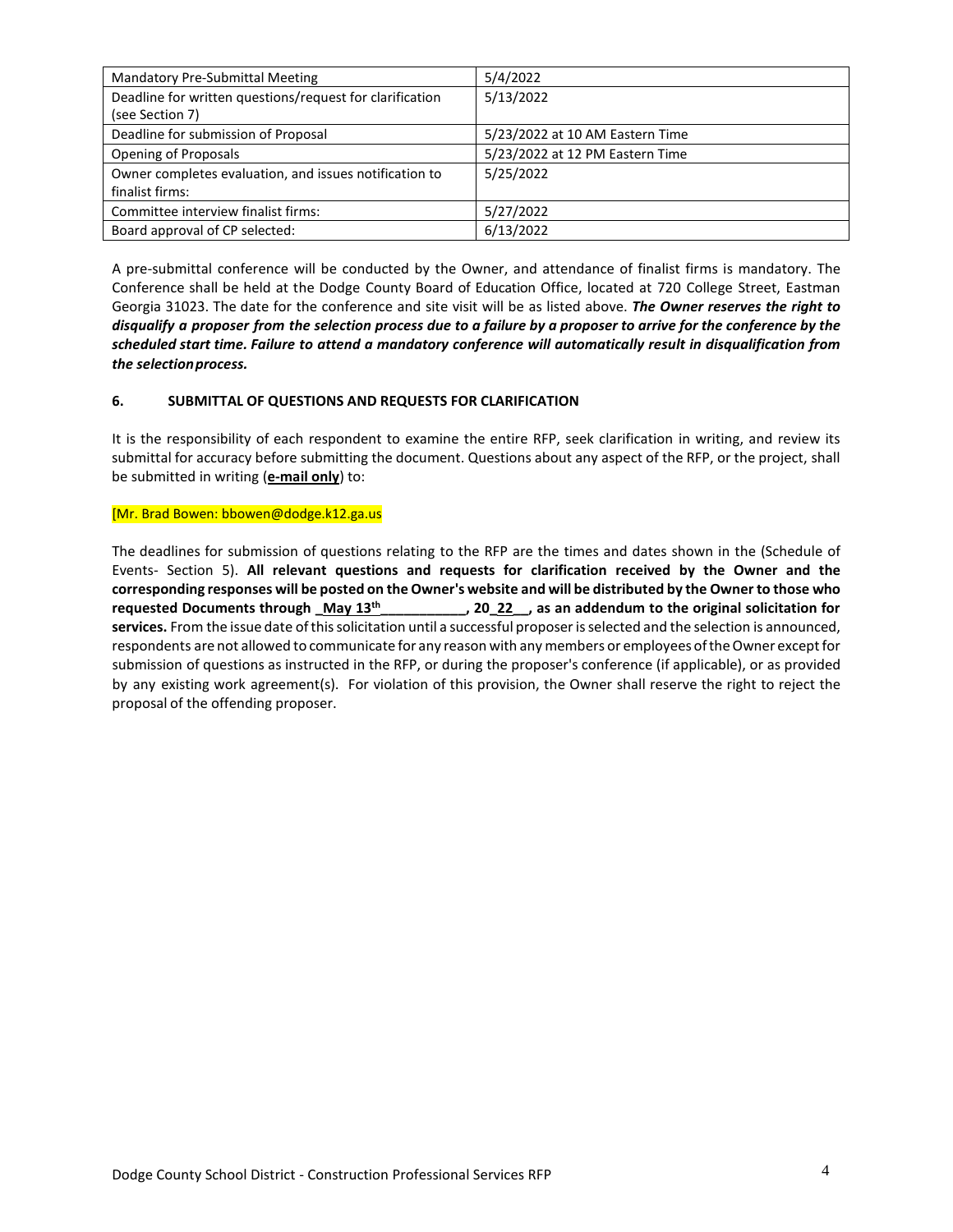#### **7. STEP 1: SUBMITTAL REVIEW PROCESS**

#### **Proposal Review**

This RFP is issued for the purpose of acquiring Proposals from prospective CPs. A selection will be made by a Selection Committee consisting of representatives of the Owner. The Selection Committee will receive, and review Proposals submitted in response to this RFP. To be deemed eligible for evaluation, firms must meet the following minimum qualifications:

#### **Minimum Qualifications required (evaluated on a pass/fail basis by the selection committee)**

- The firm or its principals are not currently ineligible, debarred, suspended, or otherwise excluded from bidding or contracting by any state or federal agency, department, or authority.
- Bids must be accompanied by a bid bond in the amount not less than 5% of the Base Bid. No other form of security will be accepted. Both a "Class A" Performance Bond and Payment Bond will be required in the amount equal to 100% of the Contact price.
- Firm must provide performance and payment bonding capacity, as required by Georgia law.
- Firm must have a current Contractor's Public Liability Insurance policy and must be insurable in at least the following amounts: Bodily injury, including death- limits of \$1,000,000 for each accident. Property damage- limits of \$2,000,000 for each accident and \$10,000,000 forthe aggregateofoperations.(TheOwnerreservesthe right to require additional limits and/or coverage for actual contract.) Provide your current insurance certificate.
- Firms must have all necessary, valid and current licenses to do business in the State of Georgia. Provide a copy of your GC license, business license and Georgia Certificate of Existence.
- Firm must demonstrate sufficient cash flow to undertake the project as evidenced by a current ratio (current assets/current liabilities) of 1.0 or higher.
- The firm must demonstrate a commitment to safety with regard to Worker's Compensation by having an Experience Modification Rate (EMR) over the past three years of 1.2 orless.
- The firm or its principals have not been terminated for cause or currently in default on any public works contract.

The firms must provide a sworn statement attesting to compliance with the minimum criteria listed above and provide supporting documentation as requested further in the process in accordance with deliverable (A) A-1 below in this RFP.

The Selection Committee will then evaluate the submittals which have met the above minimum qualifications. Criteria for the evaluation are listed below:

# **Criteria for Evaluation of Submittal**

- *10% Factor:* Stability of the firm, including the firm's corporate history, resources, form of ownership, litigation history, financials, etc. *20% Factor:* Firm's relevant project Experience and Qualifications, including the demonstrated ability of firm in effective management of construction of facilities comparable in complexity and function, for public owners. 20% *Factor:* Firm's Suitability to provide services for project, including the firm's apparent fit to the project type,
- delivery method, any unique qualifications for the project, current and projected workloads, describe your firms plan for competitively selecting subcontractors. Additional factors for a firm's suitability will include the construction manager's office location/proximity to the project, and current/recent project workload.
- 20% Factor: Proposed Project Team's Relevant Experience and Qualifications: Experience of the project manager and superintendent on completed projects of similar type, and complexity; Assigned team's experience with effective budget and schedule control plans for this project; Provide information regarding percentage of the primary team member's time will be committed to this project.
- *10% Factor:* Quality of Proposed Construction Plan: The firm's cost and schedule management plans; Firm's approach for managing changes within the stated cost and schedule limitations; The firm's quality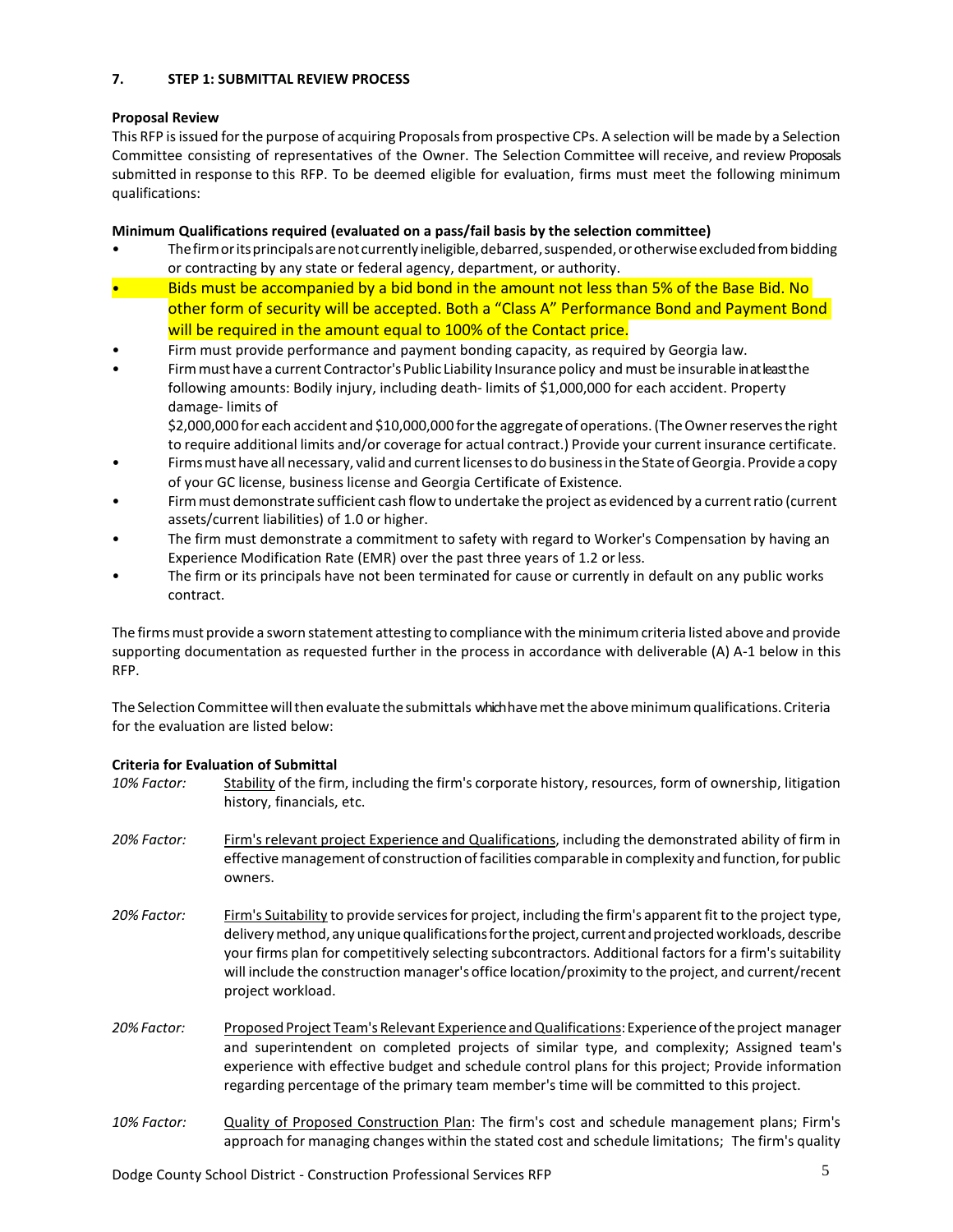assurance programand plan; The firm's close-out plan; The firm's work force plan; The firm's safety plan and site logistics plan for proposed project.

*20% Factor:* Total Cost of the Project

\*\*\*\*\*\*\*\*\*\*Please see Exhibit C for Rubric

#### **8. INSTRUCTIONS FOR PREPARING SUBMITTAL**

Each submittal shall be identical and include a transmittal letter. Submittals must be typed on standard (8-1/2" x 11") paper. The pages must be numbered. A table of contents, with corresponding tabs, must be included to identify each section. Responses are limited to forty (40) double-sided pages or less using a minimum of an 11-point font. Any exhibits, affidavits or other enclosure information called for may be included in an appendix and will not count toward the limit. Tab sheets also do not count toward limit. Each submittal shall be prepared simply and economically, providing straightforward, concise delineation of respondent's capabilities. Emphasis must be on completeness, relevance, and clarity to content.

To expedite the reviewofsubmittals, itis essentialthatrespondentsfollowtheformat andinstructionsoutlined below. **The content of all Proposals must be categorized and numbered as outlined below and be responsive to all requested information:**

#### **PROPOSAL**

#### **A. Stability**

- A1- Provide basic company information: Company name, address, name of primary contact, telephone number, fax number, e-mail address, and company website (if available). If the firm has multiple offices, include information about the parent company and branch office separately. Identify the office from which project will be managed and proximity to the project site. Provide form of ownership, including state of residency or incorporation, and number of yearsin business. For joint venture entities that have not undertaken at least two projects together, each firm should submit its proposal separately. Joint submittals are Subject to the same submittal page limit.
- A2- Briefly describe the history of your firm(s). Provide general information about the firm's establishment, personnel resources, including disciplines and numbers and classifications of employees, and locations and staffing of offices that will be directly involved with this Project.
- A3- Please disclose whether or not the firm has been involved in any litigation with an Owner or Architects during the past five (5) years. List any active or pending litigation and provide a thorough explanation of its scope. List any claims against your firm or against Owners where your firm is named.
- A4- List the firm's annual average gross revenue for each of the past 5 years. Supply main financial and banking references.
- A5- Please provide information as to whether or not your firm has ever been removed from a contract for cause OR failed to complete a contract as awarded?
- A6- The firm, in order to be deemed eligible for further evaluation, will issue the following statement asserting that the firm meets the minimum qualifications required for this project (supporting information is requested and can be included as an Appendix in the Proposal). The SIGNED statement shall read as follows:
	- a. We certify our firm, or its principals are not currently ineligible, debarred, suspended, or otherwise excluded from bidding or contracting by any state or federal agency, department, orauthority.
	- b. We certify that our firm has sufficient bonding capacity for anticipated total cost of work. Provide a letter or other supporting documentation from a bonding company indicating the firm's capacity to bond the project.
	- c. We certify our firm has a current Contractor's Public Liability Insurance policy, and our firm is insurable in the following amounts: Bodily injury, including death limits of \$1,000,000 for each accident. Property damage-limits of \$2,000,000 for each accident and \$10,000,000 for the aggregate of operations. (The Owner reservesthe right to require additional limits and/or coverage for actual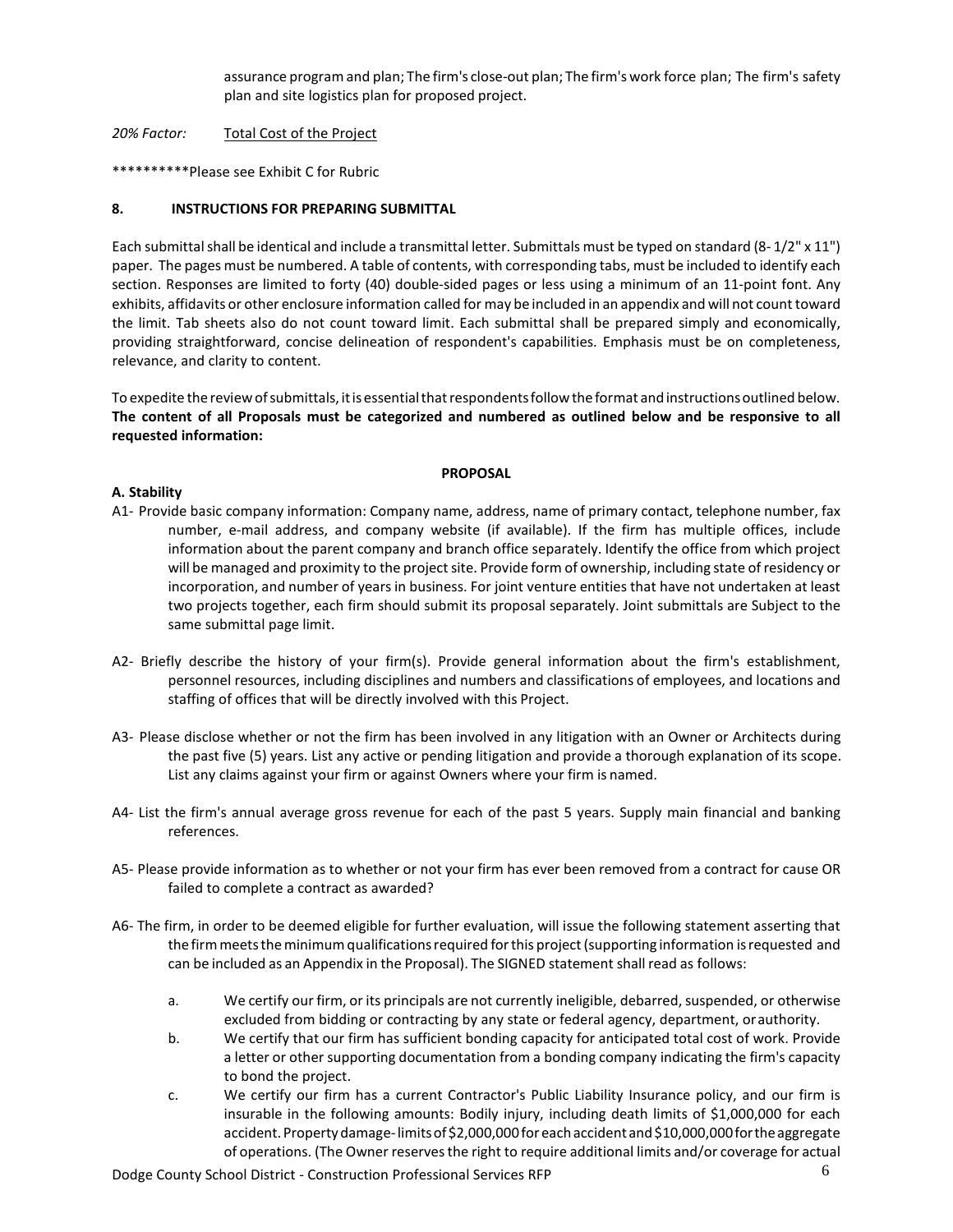contract.) Provide your current insurance certificate.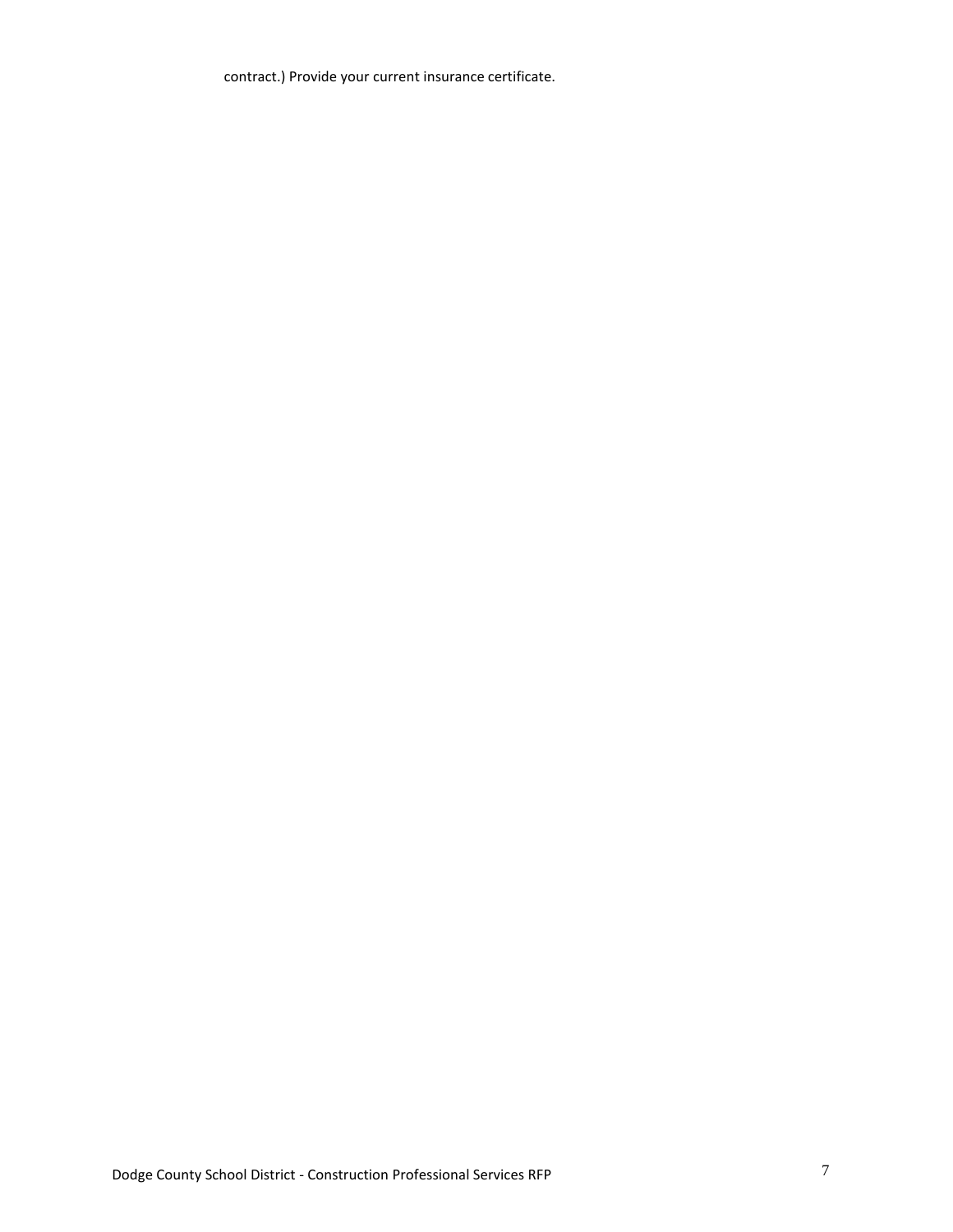- d. We certify our firms has all necessary, valid and current licenses to do business in the State of Georgia. Provide a copy of your GC license, business license and Georgia Certificate of Existence.
- e. We certify we have sufficient cash flow to undertake the project as evidenced by a current ratio (current assets/current liabilities) of 1.0 or higher.
- f. We certify a commitment to safety with regard to Worker's Compensation by having an Experience Modification Rate (EMR) over the past three years of 1.2 or less. Firm must provide a letter or other supporting documentation.
- g. We certify the firm, or its principals have not been terminated for cause or are currently in default on any public works contract.

# **B. Experience and Qualifications**

- B1- Provide information on the firm's experience on projects of similar function, and complexity (similar type of construction). Describe 3-5 projects, in order of most relevant to least relevant, which demonstrate the firm's capabilities to perform the project. For each project, provide the following information:
	- a. Project name, location and dates during which services were performed.
	- b. Brief description of project and physical description (delivery method, cost, square footage, number of stories, type of foundation, structural system, envelope, site area).
	- c. Services performed by your firm.
	- d. Provide any Owner-written letters ofreference/recommendation aboutthe firm's performance on the project.
	- e. Owner/Architect contact information.
	- f. Explanation asto how the highlighted project relatesto the current Project being considered. If the firm has multiple offices, indicate the office responsible for each highlighted project

#### **C. Statement of Suitability**

- C1- Provide any information that may serve to differentiate your firm from other firms regarding suitability for the project. Suitability may include, but is not limited to, the firm's fit to the project and/or needs of the Owner, any special or unique qualifications for the project, current and projected workloads, the proximity of main office to project location, and any techniques or methodologies offered by the firm that may be particularly suitable for this project type.
- C2- Provide information on any special services, such as BIM capabilities, LEED Certification, and Georgia Peach Green Certification, offered by the firm that may be relevant and available for this project.

#### **D. Qualifications and Experience of Proposed Project Team**

- D1- Describe your firm's proposed organization for the construction team including, project executive, project director, project manager, superintendent, cost estimator, etc., who will manage the project. Please designate the specific individuals to fill the following key roles on your team:
	- a. Superintendent(s)
	- b. Project Manager
	- c. Project Executive / Project Director
	- d. Cost Estimator
	- e. Other (please describe, if applicable)
- D2- Please provide, for each of the above personnel, current resume listing relevant project experience, percentage of the person's time to be committed to this project, current and projected workloads, and his/her office location in relation to project location.
- D3- Please identify the individual who, from project start to finish, will be the leader of your construction team and the principal point of contact between your firm and the Owner, the Architect, and other consultants. Provide detailed information on the qualifications of this individual and the direction, authority, and management toolsthat will be provided to the individual by the firm. Provide information on his/her current and projected workloads, and his/her office location in relation to project location. This individual's competence, his/her leadership, location, and his/her ability to achieve customer satisfaction will be heavily considered in the selection of a construction management firm.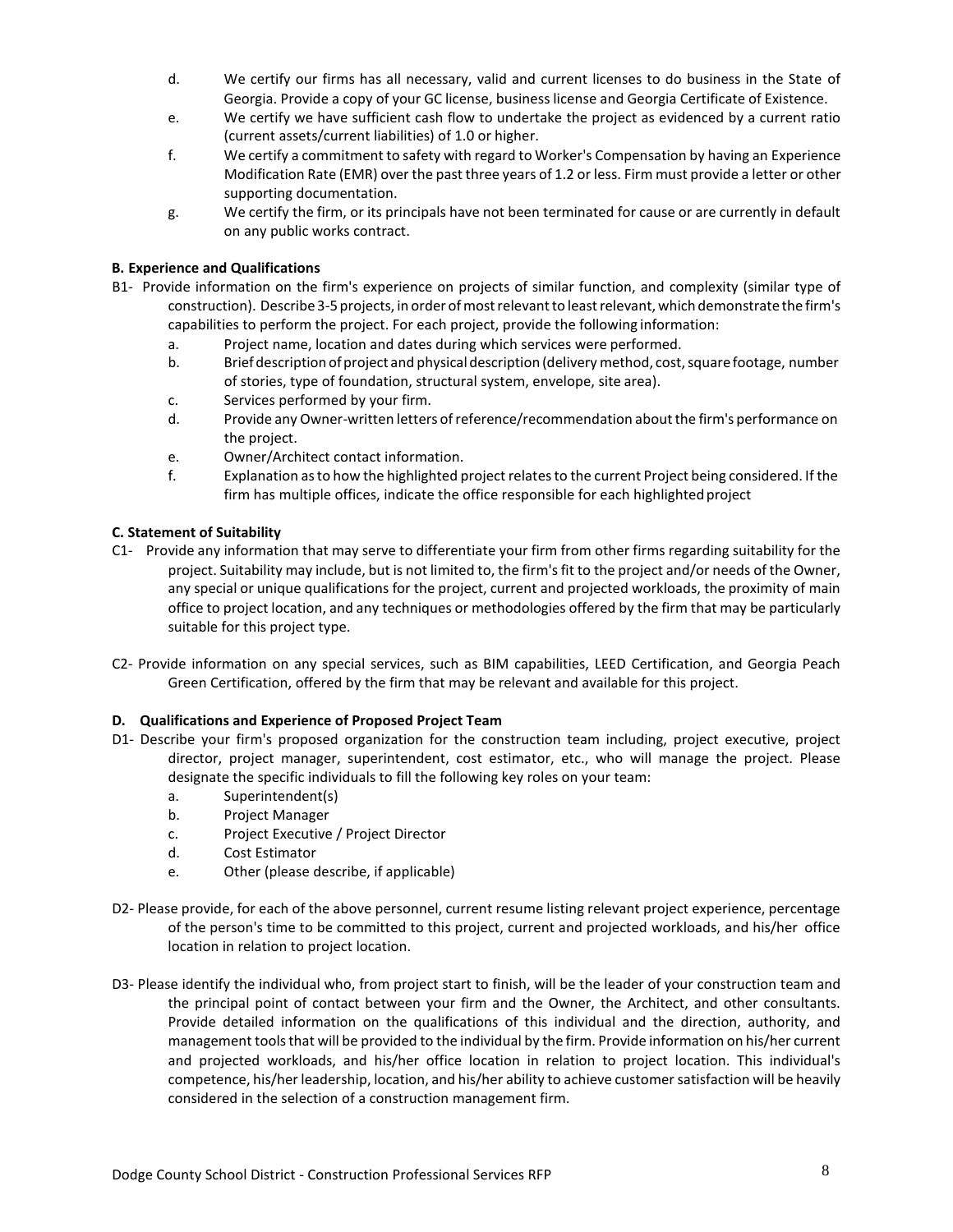- D4- Provide an organizational chart showing the lines of responsibility and accountability for your team and proposed sub-consultants. If a joint venture, identify responsibility relationships, where there may be past experience at such relationships, and levels of experience.
- D5- Provide examples of your recent experience as CP in constructing facilities similar to this project, including the following information:
	- a. Provide photographs of similar projects your firm/team completed in the past five (5)years.
	- b. Provide a written reference from the Architect/Owner (with current contact information) familiar with your performance on each of the above projects. Provide a Program Manager reference (if applicable).
	- c. Listthe individuals who served asthe Project Executive/Director, Project Manager, Superintendent, and Cost Estimator on the projects. Please note whether these individuals are still employed with your firm.
	- d. Indicate those projects where an architect, engineering consultant, and CP served a corporate or public client as a team.
	- e. Provideinformation aboutthe twomostrecentsimilar projects yourfirmhas completed. Include the total quantity of change orders and net total cost increase of change orders to the project. Summarize the actual schedule performance relative to the initial project schedule. For each project, provide the name of an Owner's representative (with a current phone number) who is most familiar with your performance on the project.

# **E. Management Plan**

- E1- With regard to your firm's expected role in the project, please provide:
	- a statement of your definition of the role,
	- Your anticipated level of management responsibility and accountability for project concerns.
- E1.1 Describe your process for efficiently resolving issues and maintaining the project commitments while working collaboratively with the Architect, Owner, and other stakeholders as applicable.
- E1.2 Describe your procedures for routine solving of complex project issues without compromising your team commitments.
- E1.3 Provide your proposed methods and plans of communication.
- E2- Describe your firm's approach to providing pre-construction services on this project.
- E3- Provide your cost management plan for controlling costs on this project within theGMP during construction. Describe your systems and procedures for controlling costs during construction.
- E4- Provide your change order management plan for managing cost and schedule exposures within the stated limitations.
- E5- Provide your procurement and workforce plan including details on your plan to assure local CP opportunity. Describe how your firm intends to arrange the construction into bid packages in order to maintain The Owner's schedule and budget objectives.
- E6- Provide your schedule management plan for this project during construction. Describe systems and procedures your firm uses to manage the project schedule. Describe alternatives that may be explored to shorten the schedule.
- E7- Provide your closeout management plan for this project. Describe your systems and procedures for your closeout plan.
- E8- Provide your quality assurance plan for this project. Describe your firm's approach for validating compliance with the construction documents. Explain your process for ensuring quality workmanship.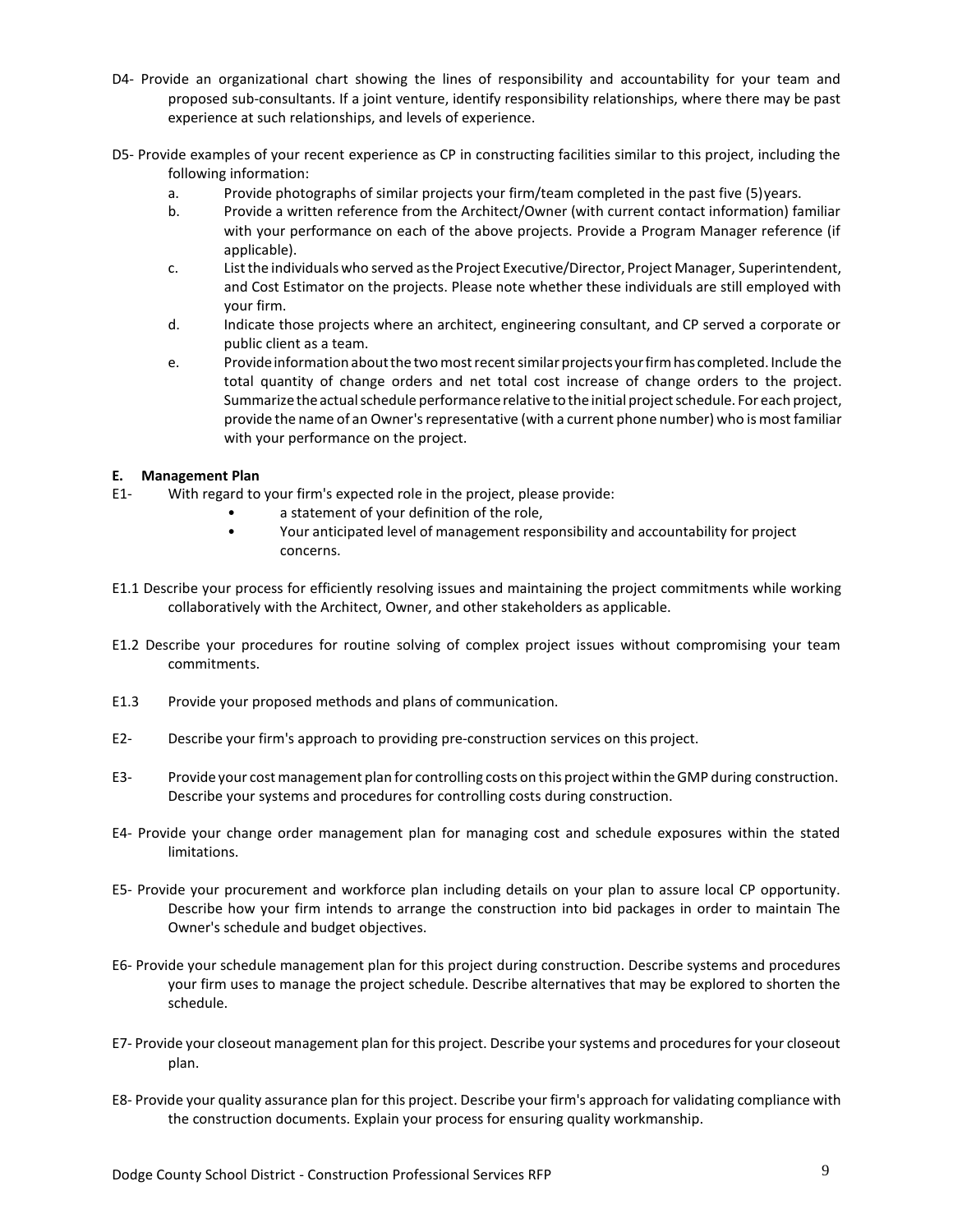- E9- Provide your safety and site logistics plan for this project. Describe your plan for working around existing operations and for site access. Provide your accident incident rate for the past three (3) years, using the following formula: Incident Rate = # of Injuries x (200,000) / # Total Man Hours.
- E10- Provide your plan for applying any services not specifically mentioned herein. Explain the relevance of these services to this project and how they benefit the project.

#### **9. SUBMITTAL OF FEE PROPOSALS**

Fee Proposals must be submitted separately, in a sealed envelope, with the Proposal. **Firms must use the attached "Fee Proposal" forms(Exhibit C, attachment A,&B)fortheirfee proposal.** Understand thatthis proposal constitutes a starting point for negotiation toward an eventual agreement on fees. The submitted fees will be evaluated concurrently with the Proposal.

#### **10. SUBMITTAL OF PROPOSAL AND FEE PROPOSAL**

All responses must be sealed in an opaque envelope or box, and reference to the **Dodge County School District, Eastman, Georgia** on envelopes or boxes and addressed to the addresses below. Proposals must be physically received by the Owner prior to the deadline indicated in the Schedule of Events (Section 5 of RFP) at the exact address below:

Proposersshould deliver **nine (9) hard copies and one (1) electronic copy** (.pdf format on a CD Rom) of their Proposal submittal, and the same of the separate sealed fee submittal to:

# **Dodge County Board of Education ATTN: Brad Bowen 720 College Street Eastman, Georgia 31023**

It is the sole responsibility of the Proposers to assure delivery to the noted locations by the specified deadlines; the Owner cannot accept responsibility for incorrect delivery, regardless of reason. No Proposal submittals will be accepted after the time stipulated above. Proposal submittals will not be accepted via facsimile or e-mail.

It is the responsibility of the Proposers to examine the entire Request, seek clarification in writing, and review their proposal for accuracy before submitting a response. Once the deadline has passed, all submittals will be final.

All expensesfor preparing and submitting responses are the sole cost ofthe party submitting the response. TheOwner is not obligated to any party to reimburse such expenses. All submittals upon receipt become the property of the Owner. Labeling information provided in submittals "proprietary" or "confidential" or any other designation of restricted use will not protect the information from public view. Subject to the provisions of the Open Records Act, the details of the proposal documents will remain confidential until final award.

#### **11. STEP II: INTERVIEW AND FEE NEGOTIATION PROCESS (for Finalists only).**

Step II- CP Selection, will be initiated by invitation to the qualified finalists by the Selection Committee (determined in Step I from evaluation of Proposal) for interviews to be conducted by the Owner. The successful CP will be determined from the interview evaluation and a successful fee negotiation process.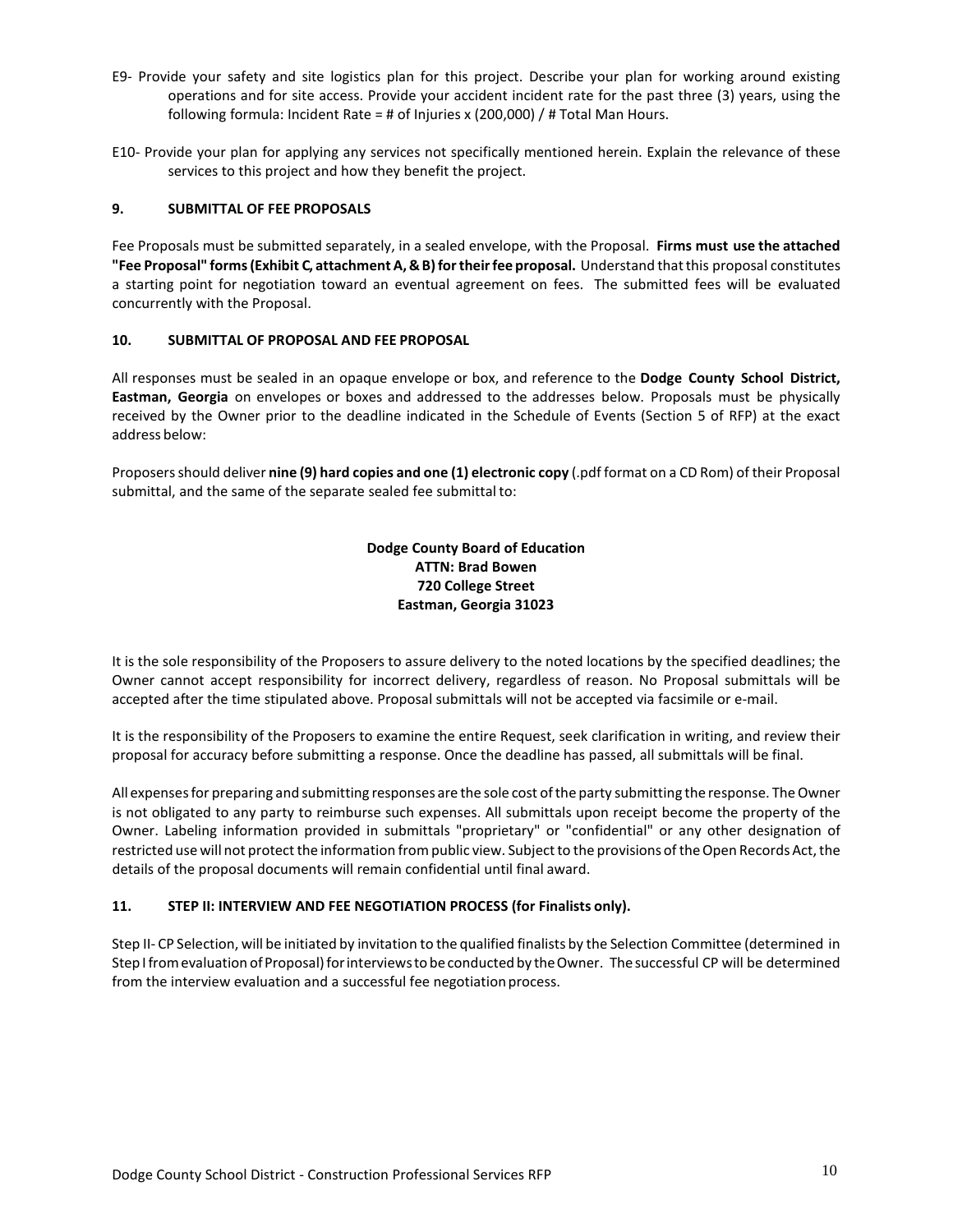#### **12. PRESENTATION/ INTERVIEW INFORMATION**

#### **Interview Format**

Firms selected to make presentations shall be notified by the Invitation to Interview letter issued by the Selection Committee or Architect. The Invitation to Interview letter shall designate a place and time for the interview session. The Invitation letter will specify the manner in which the presentations will be conducted.

Electronic presentations, such as PowerPoint presentations, are allowed but may not comprise more than 20 minutes of the 30 minute presentation. The Owner will have a screen available in the interview room. Nevertheless, presenters must be prepared with their own projector and computer. The presentation may include flip charts, boards, or any other media the CP may need to communicate their abilities, along with the oral presentation.

The interviews may be conducted by the members of the Dodge County Board of Education, the Superintendent, and invited attendees of the Board's discretion. Each interviewer will grade and judge the firms to determine the top ranked firm. Firms are encouraged to briefly describe their general company history and any other information that is relevant to the presentation. All key personnel should be present at the interview, including at a minimum, the project superintendent, project manager and project executive.

#### **Interview Requirements**

The primary intent of the formal interview process is to provide the Board of Education with in-depth and clarifying information aboutthe firm. Information provided should assistthe Board of Education in making an informed decision as to the proposer best suited for the work.

Firms should focus their presentations on:

Describing their detailed plan for managing the construction, cost, schedule, and quality on the project; and Unique characteristics or services the firm offers; and, Firm's concepts or plans for the division of the project into separate packages for award.

#### **13. FINAL EVALUATION AND SELECTION**

Upon completion of the evaluation of RFP submittal, proposers will be ranked in descending order of recommendation. In the event a satisfactory fee cannot be reached with the highest-ranking firm, the Owner will formally terminate the negotiations in writing and begin negotiation with the second highest-ranking firm, and so on until a mutually agreed upon fee is established. Once the successful CP and the agreed upon fee have been determined, a CP services contract will be awarded by the Owner.

#### **14. ADDITIONAL TERMS ANDCONDITIONS**

#### **Deadlines**

The deadline for submission of questions relative to the RFP is the time and date shown in the Schedule of Events (Section 5). All relevant and significant questions that have been submitted in writing prior to the deadline will be compiled and answered in writing and issued directly to all proposers via E-mail. Any proposer exceptions to the RFP requirements or requests for deadline extensions must also be communicated to the Owner by the deadline to be properly considered. Any requests for proposal deadline extensions must include the reason(s) for such a request. The Owner reserves the right to approve or reject such requests as the Owner deemsnecessary.

#### **Confidentiality**

Labeling information provided in submittals "proprietary" or "confidential", or any other designation ofrestricted use will not protect the information from public view. Subject to the provisions of the Open Records Act, the details of the proposal documents will remain confidential until final award.

#### **Award Conditions**

• This request is not an offer to contract or a solicitation of bids. This request and any proposalsubmitted in response, regardless of whether the proposal is determined to be the best proposal, is not binding upon the Owner and does not obligate the Owner to procure or contract for any services. Neither the Owner nor any party submitting a response will be bound unless and until a written contract mutually accepted by both parties is negotiated as to its terms and conditions and is signed by the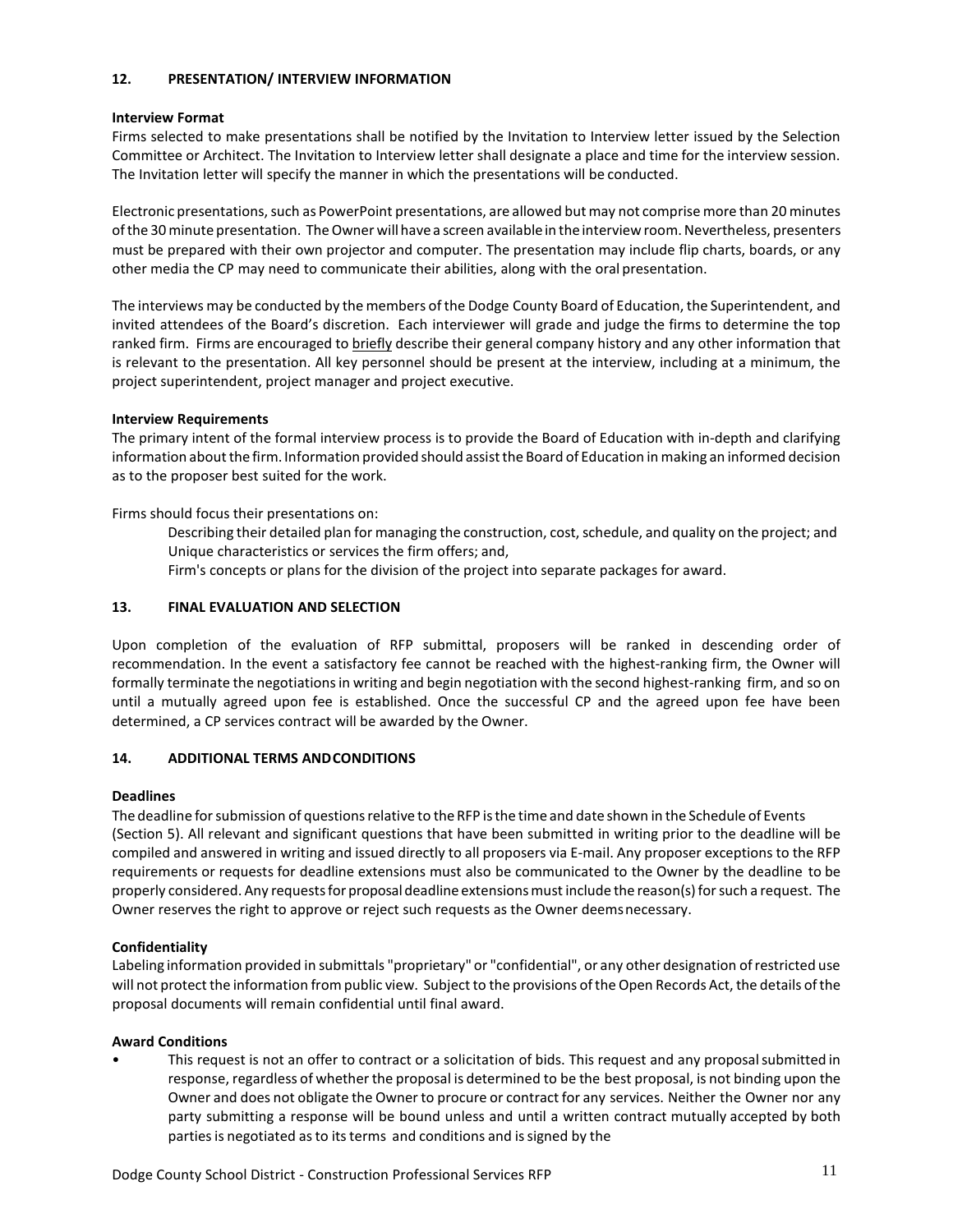Owner and a party containing such terms and conditions as are negotiated between those parties. TheOwner reservesthe right to waive non-compliance with any requirements of this Request for Proposal and to reject any or all proposals submitted in responses. Upon receipt and review of responses, the Owner will determine the party(s) and proposal that in the sole judgment of the Owner is in the best interest of the Owner (if any is so determined), with respect to the evaluation criteria stated herein. The Owner then intends to conduct negotiations with such party(s) to determine if a mutually acceptable contract may be reached.

- Any contract awarded will include the required provision of O.C.G.A. 20-2-506. In addition, a termination for convenience provision will be included.
- The requirements of this RFP and proposal submitted in response, as agreed to by the Dodge County Board of Education, shall be incorporated into the contract for services.
- Respondents to this RFP agree to waive any claims they have or may have against the Owner, its employees, agents, members, representatives and legal counsel, arising out of or in connection with the: (1) administration, evaluation, recommendation orselection of any proposal; (2) waiver of any representations undertheproposal or documents;(3) approval orrejection of any proposal; and (4) award of a contract.

#### **Reciprocal Preference Law**

Pursuant to O.C.G.A. 13-10-3, for the purpose of determining residency, a Georgia resident business shall include:

- (1) Any businessthatregularlymaintains a place fromwhich businessis physically conducted in Georgia for at least one year prior to any bid or proposal
- (2) (Or) a new business that is domiciled in Georgia which regularly maintains a place from which business is physically conducted in Georgia (provided) that a place of business shall not include a post office box, site trailer or temporary structure.

Whenever the state contracts for public works construction, materialmen, CPs, builders, architects, engineers and laborers resident in the State of Georgia are to be granted the same preference over materialmen, CPs, builders, architects, engineers and laborers resident in another state in the same manner, on the same basis, and to the same extent that preference is granted in awarding bids for the same goods or services by such other states.

# **Joint-Venture Proposals**

TheOwner doesnot desireto enterinto "joint-venture"agreementswithmultiple firms. In the eventtwo ormorefirms desire to "team up" it is strongly recommended that one incorporated firm propose and maintain status as the contracted lead firm with the remaining firms participating as major consultants to the lead firm.

# **Immigration Reform Compliance Requirement.**

The successful Proposer will be required to certify compliance with the Immigration Reform and Control Act of 1986 (IRCA), D.L. 99-603 and the Georgia Security and Immigration Compliance Act OCGA 13-10-90 et.seq., by meeting or having complied with one of the (2) following provisions and by executing any affidavits required by the rules and regulations issued by the Georgia Department of Labor set forth at Rule 300-10-1-.01:

- 1) The CP warrants that CP has complied with the Immigration Reform and Control Act of 1986 and the Georgia Security and Immigration Compliance Act by registering at https:/[/www.vis](http://www.vis-dhs.com/EmployerRegistration)[dhs.com/EmployerRegistration](http://www.vis-dhs.com/EmployerRegistration) and verifying information of all new employees;
- 2) The successful proposer shall comply with the stipulations cited in Security and Immigration Compliance Act OCGA13-10-91. with respect to the proper federal authorizations regarding the right to work for subcontractors and CPs.

# **E-Verify: CP Affidavit under O.C.G.A. § 13-10-91(b)(1)**

The successful Proposer will be required to submit an Affidavit verifying its compliance with O.C.G.A. §13-10-91, stating affirmatively that the firm or corporation which is engaged in the performance of services on behalf of the Dodge County Board of Education hasregistered with, is authorized to use and usesthe federal work authorization program commonly known as E-Verify, in accordance with the applicable provisions and deadlines established in O.C.G.A. § 13-10-91. Furthermore, the CP will continue to use the federal work authorization program throughout the contract period and will contract for the physical performance of services in satisfactory of such contract only with subcontractors who present an affidavit to the CP with the information required by O.C.G.A. § 13-10-91(b). The affidavit shall include the CP's Federal Work Authorization User Identification Number and date of authorization.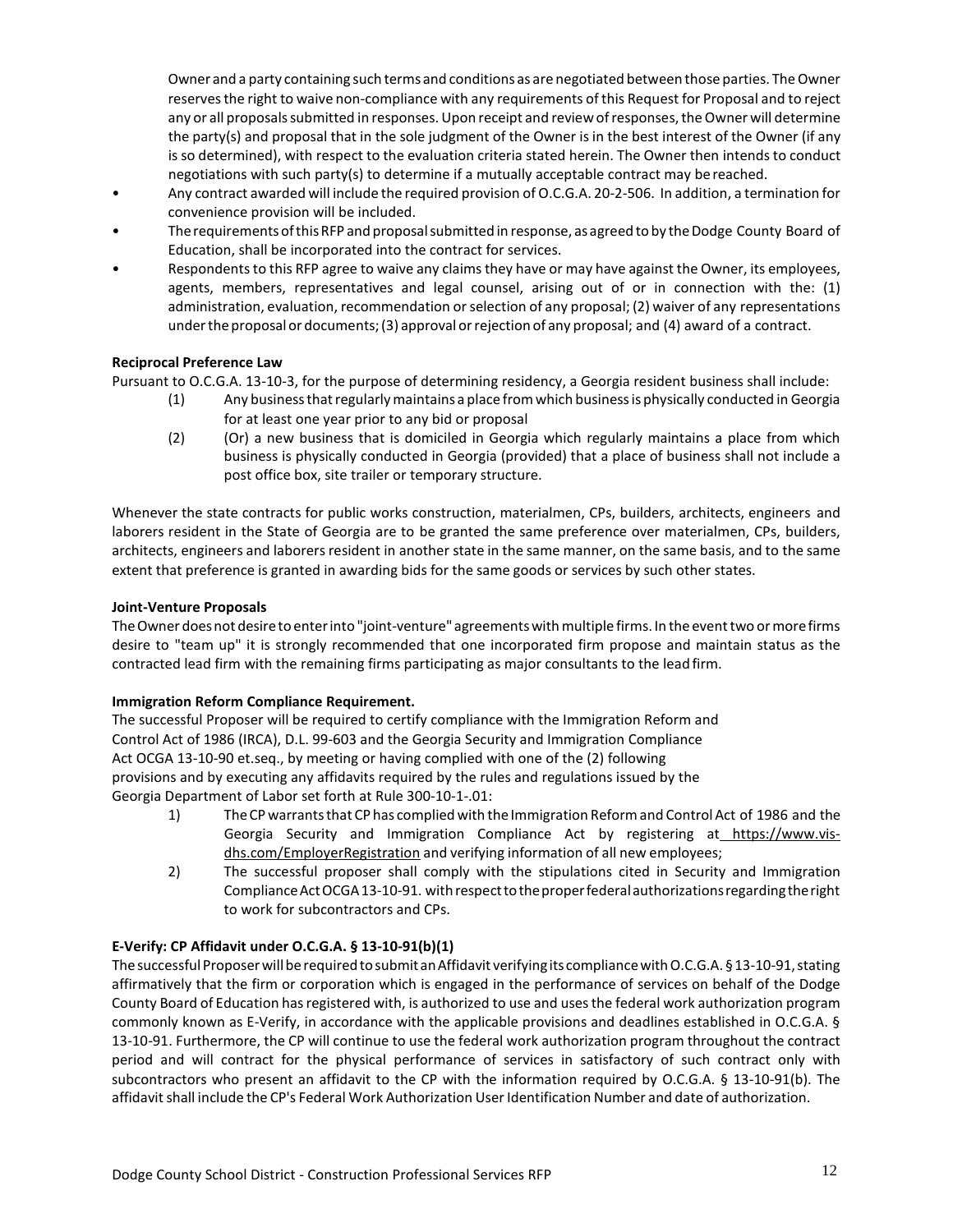#### **Statement of Agreement**

With submission of a proposal, the Proposer agrees that he/she has carefully examined the Request for Proposal (RFP), and the Proposer agrees that it is the Proposer's responsibility to request clarification on any issues in any section of the RFP with which the Proposer disagrees or needs clarified. The Proposer also understandsthatfailure to mention these items in the proposal will be interpreted to mean that the Proposer is in full agreement with the terms, conditions, specifications and requirements in the therein.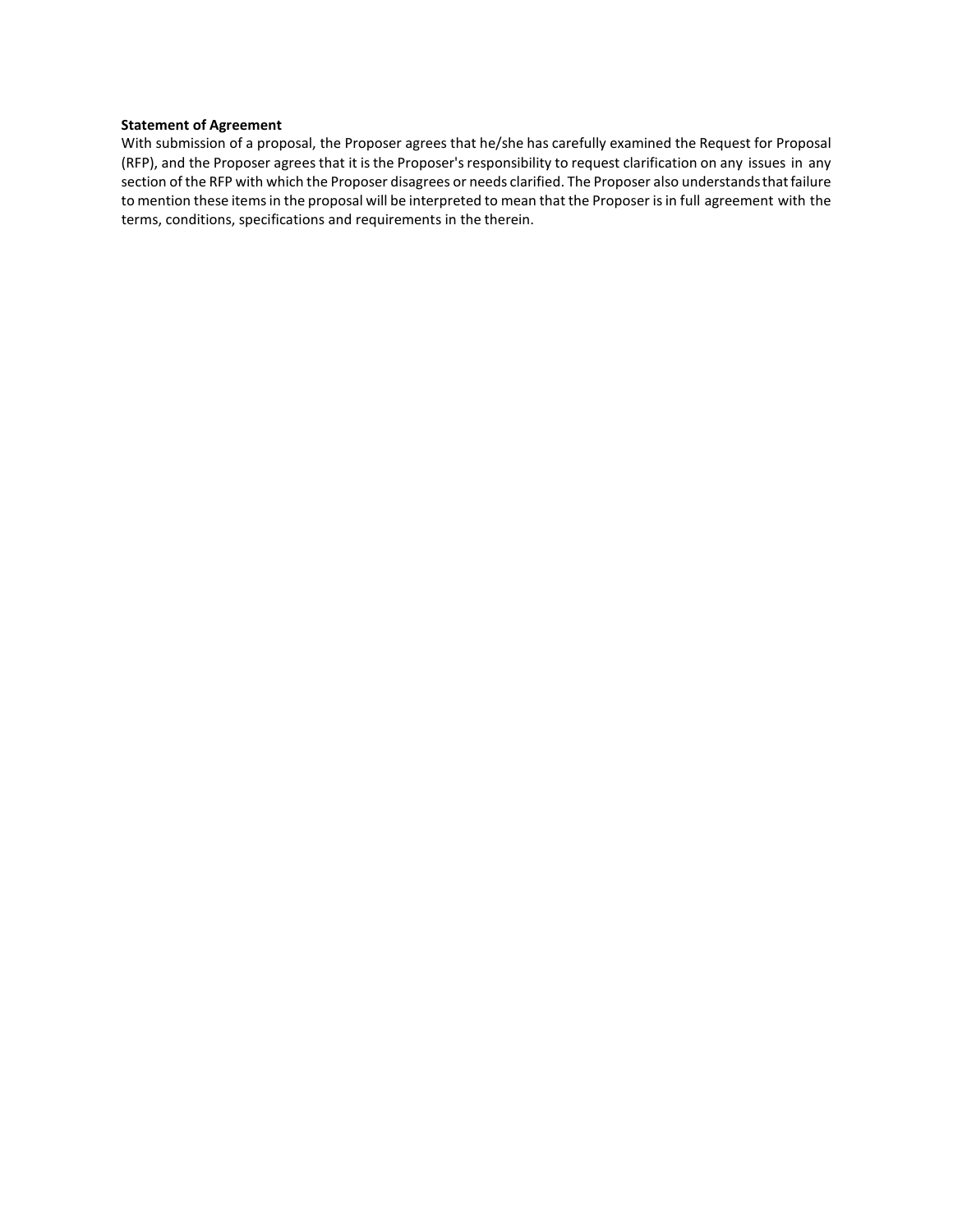# **EXHIBIT A**

# **Paving of Dodge County Middle School Eastman, Georgia 31023\***

Project may include, but not limited to (all information herein subject to change): Dodge County Schools is seeking a qualified firm to repave all existing parking lots at Dodge County Middle School.

# RENOVATIONS / MODIFICATIONS

The following are the specifications for repaving the surfaces at Dodge County Middle School:

The selected vendor must remove and replace existing asphalt from the Dodge County Middle School. Below is the specifications of the new asphalt:

Old Specifications: Apply 165lbs/SY (1.5 inches) of Asphaltic Concrete 9.5mm Superpave with a bituminous tack coat applied to existing cleaned surface prior to paving.

Addendum \*\*\*\*\*\*\*New Specifications: Apply 3inchs @ 1.5" 19mm asphalt binder and 1.5" 9.5mm asphalt topping in normal traffic areas.

Addendum \*\*\*\*\*\*\*New Specifications: Apply 4 inches @2' 19mm asphalt binder and 2" 9.5 mm asphalt topping in heavy duty traffic areas.(Bus Drop off)

The Vendor will be responsible for any disposal of existing asphalt at this location.

Also needed is a unit price for removal and replace unsuitable base materials.

Dodge County Schools is wanting to complete the following projects at each location:

- 1. Traffic Markings, Line Striping, and Numeric Stencils at each location
- 2. Curb Repair
- 3. Pothole Repair
- 4. Removal of the parking blocks located at Dodge County Middle School Stadium Parking Lot.
- 5. The fence between the admin area and the vocational building parking lot needs to moved and repave the surface between the admin area and the vocational building. The fence needs to be placed back in it original location.
- 6. The shed at Dodge County Middle School stadium needs to be moved and repave the surface in that spot. The shed needs to be placed back in its original location.
- 7. The fence between the gym area and the stadium parking lot needs to moved and repave the surface between the gym and the main building. The fence needs to be placed back in it original location.
- 8. There is an additional area behind the High School that needs to be paved. This needs the following specifications: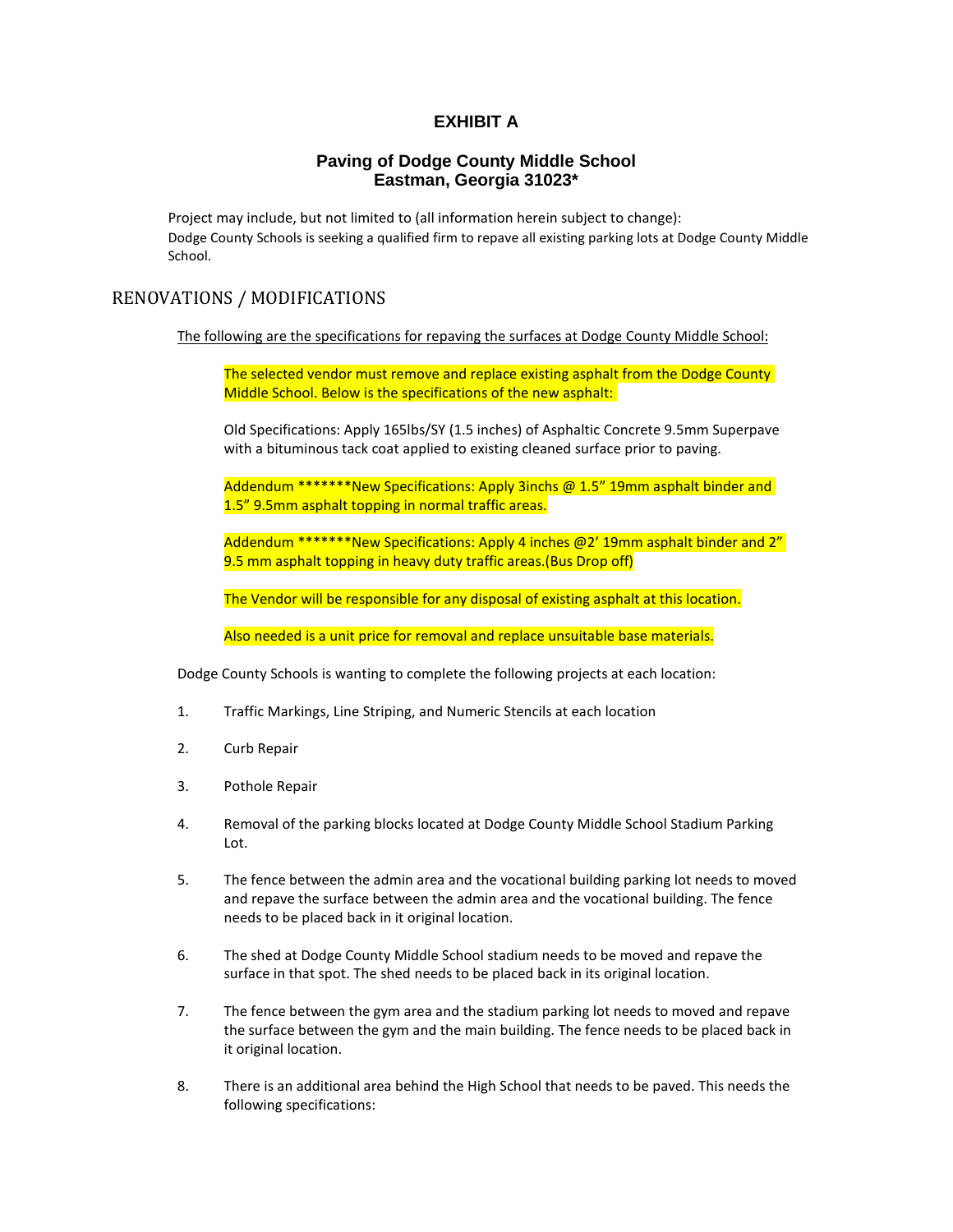a. 8 inches of GBA rock/gravel base and 4 inch of asphalt on top.

Listed items are subject to change.

\*\* Scope of work is subject to change, as the budget dictates, including work to other buildings on campus.

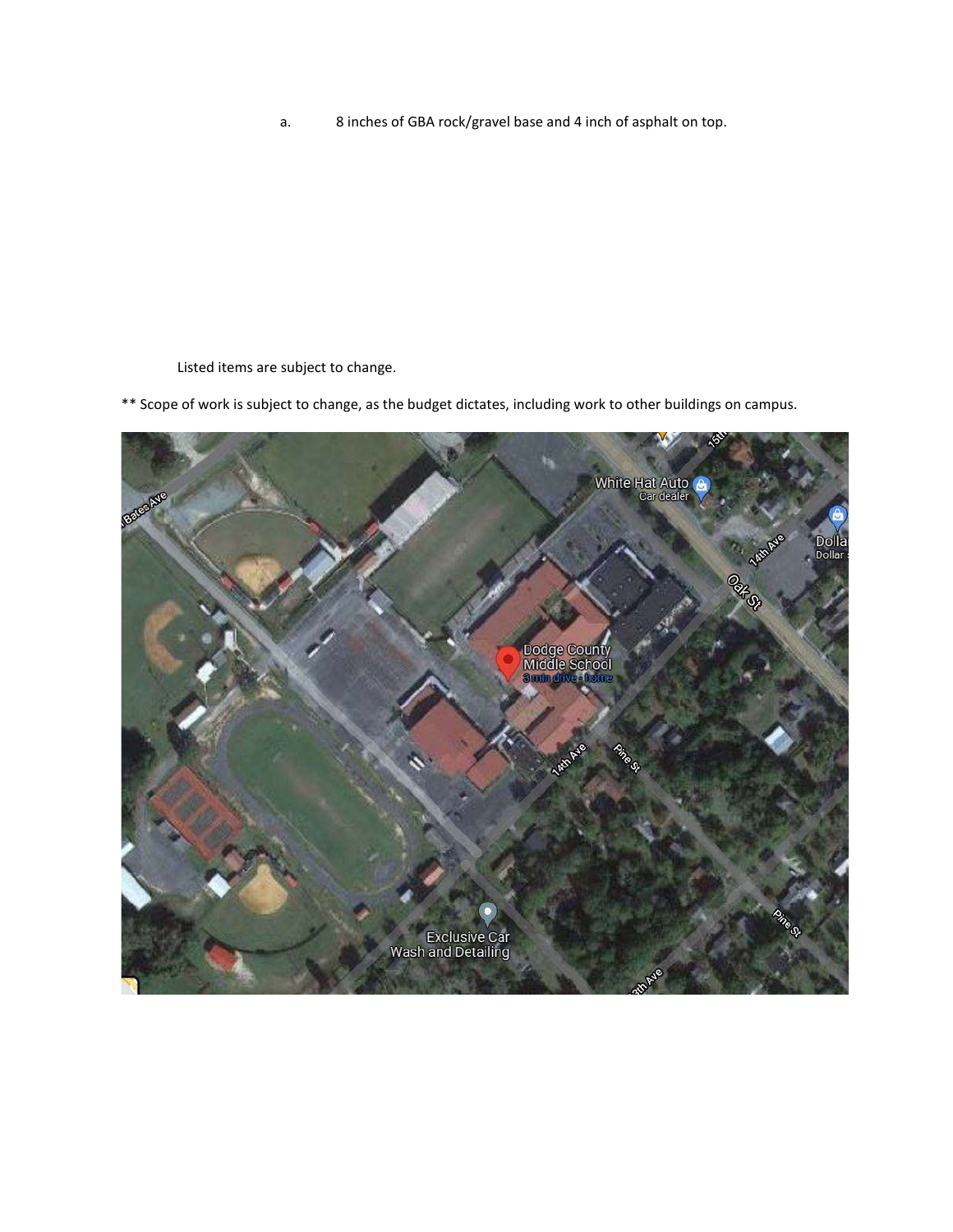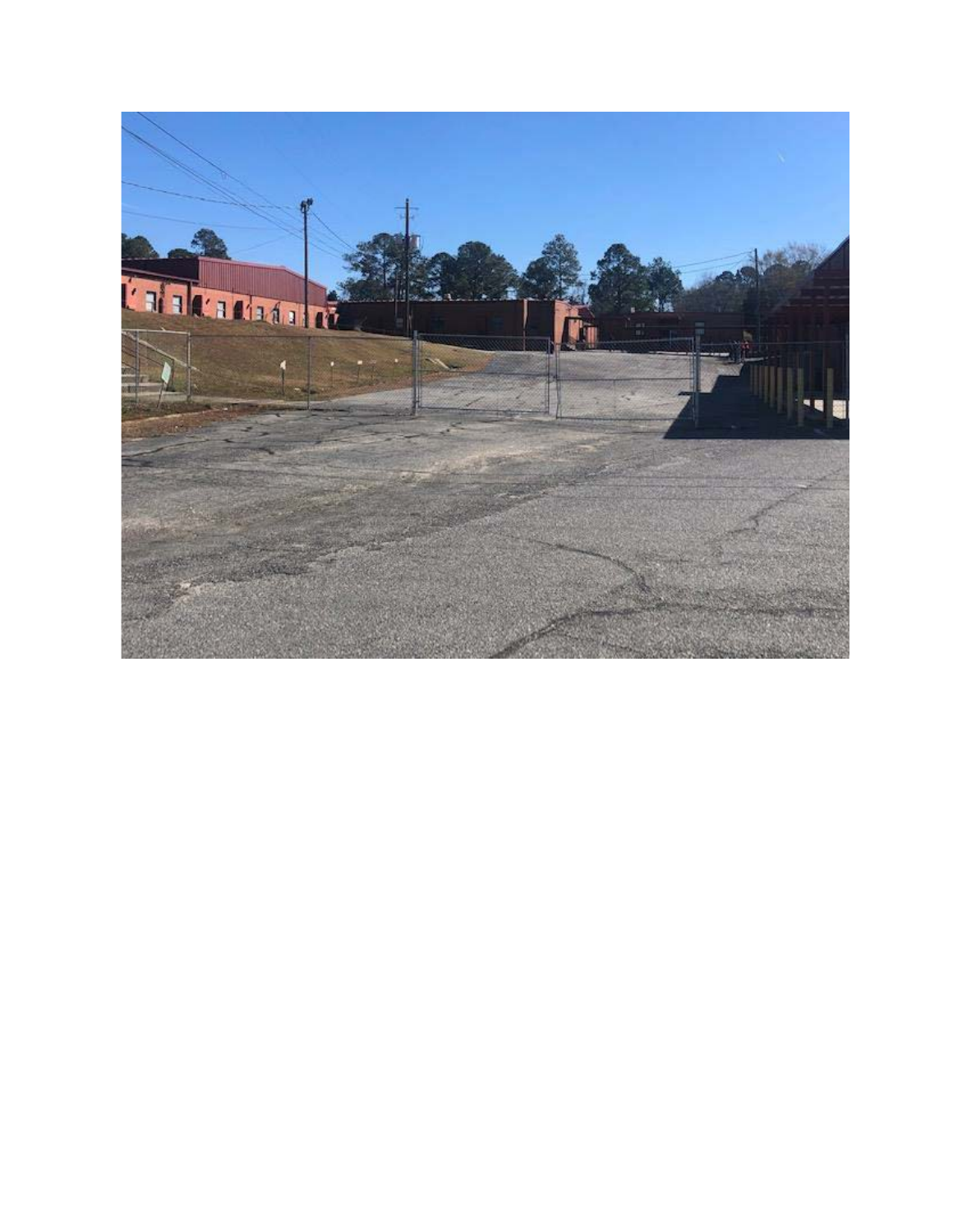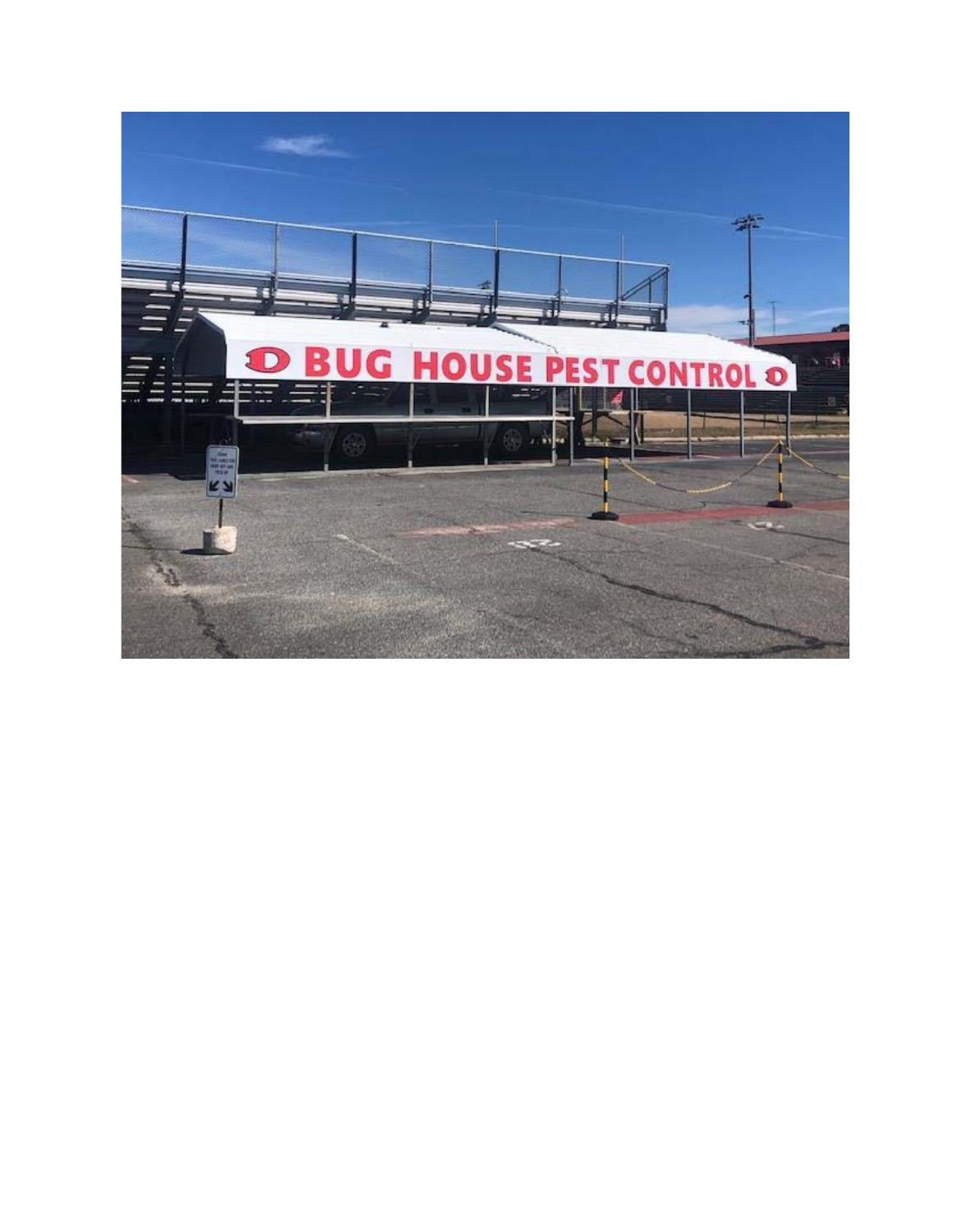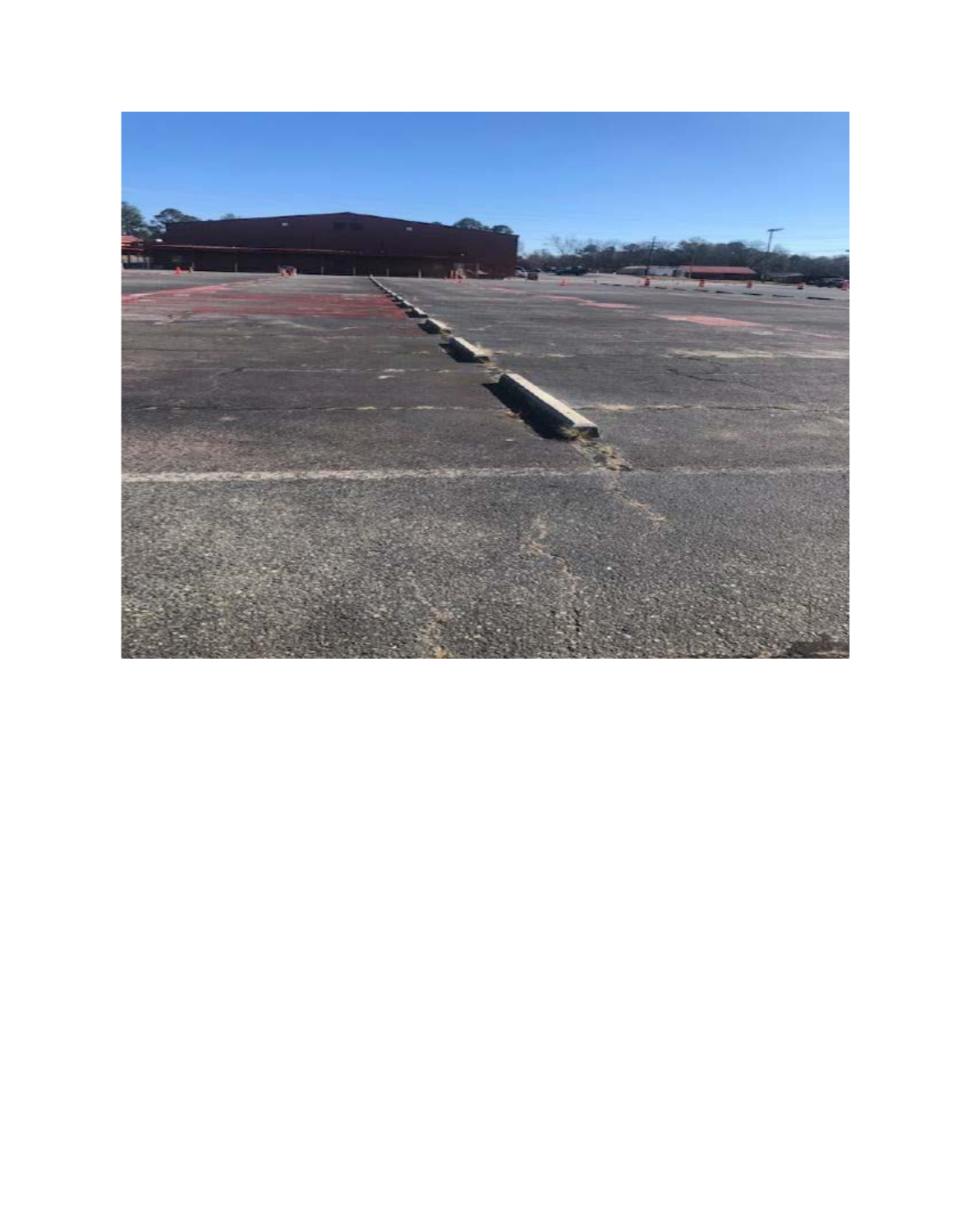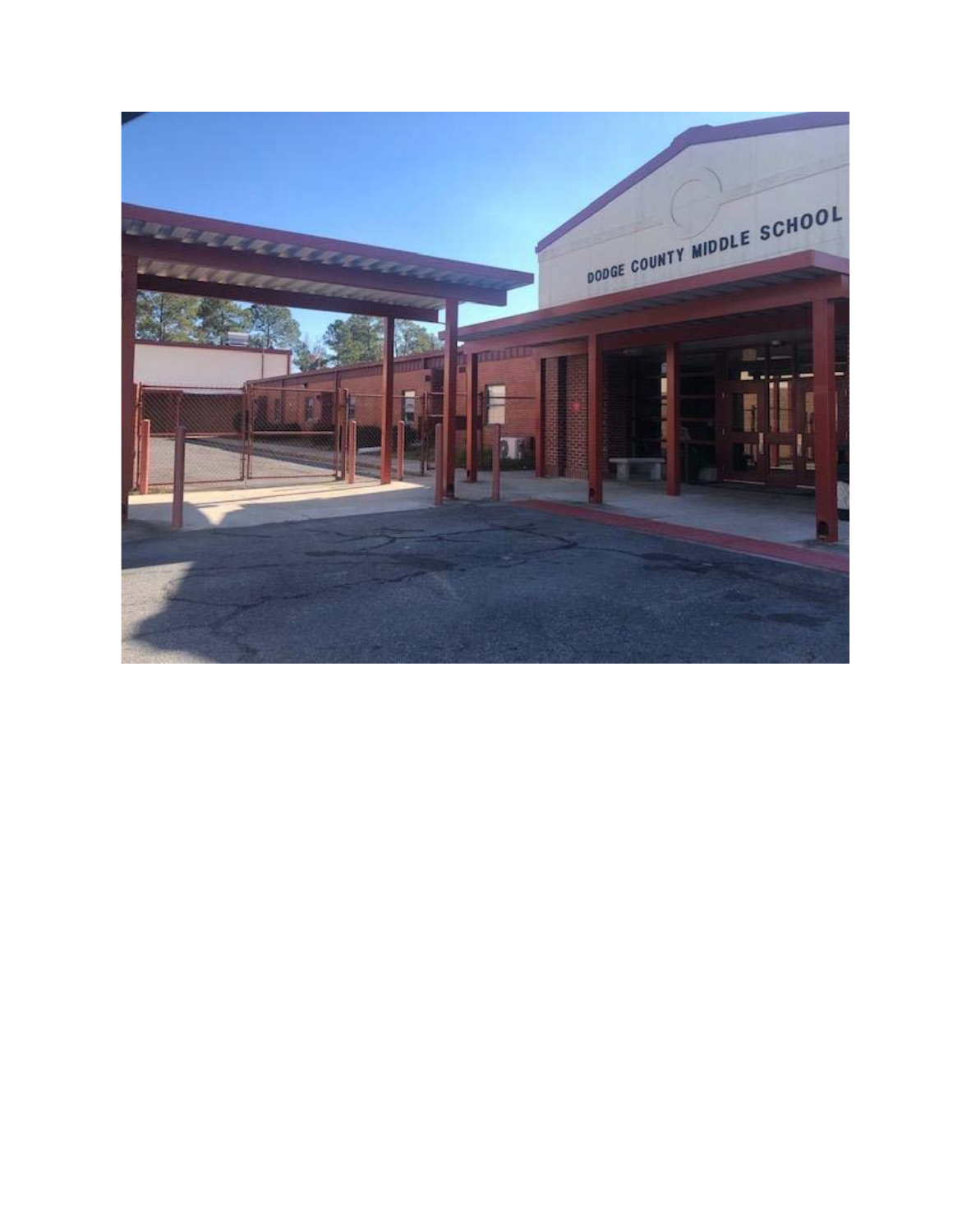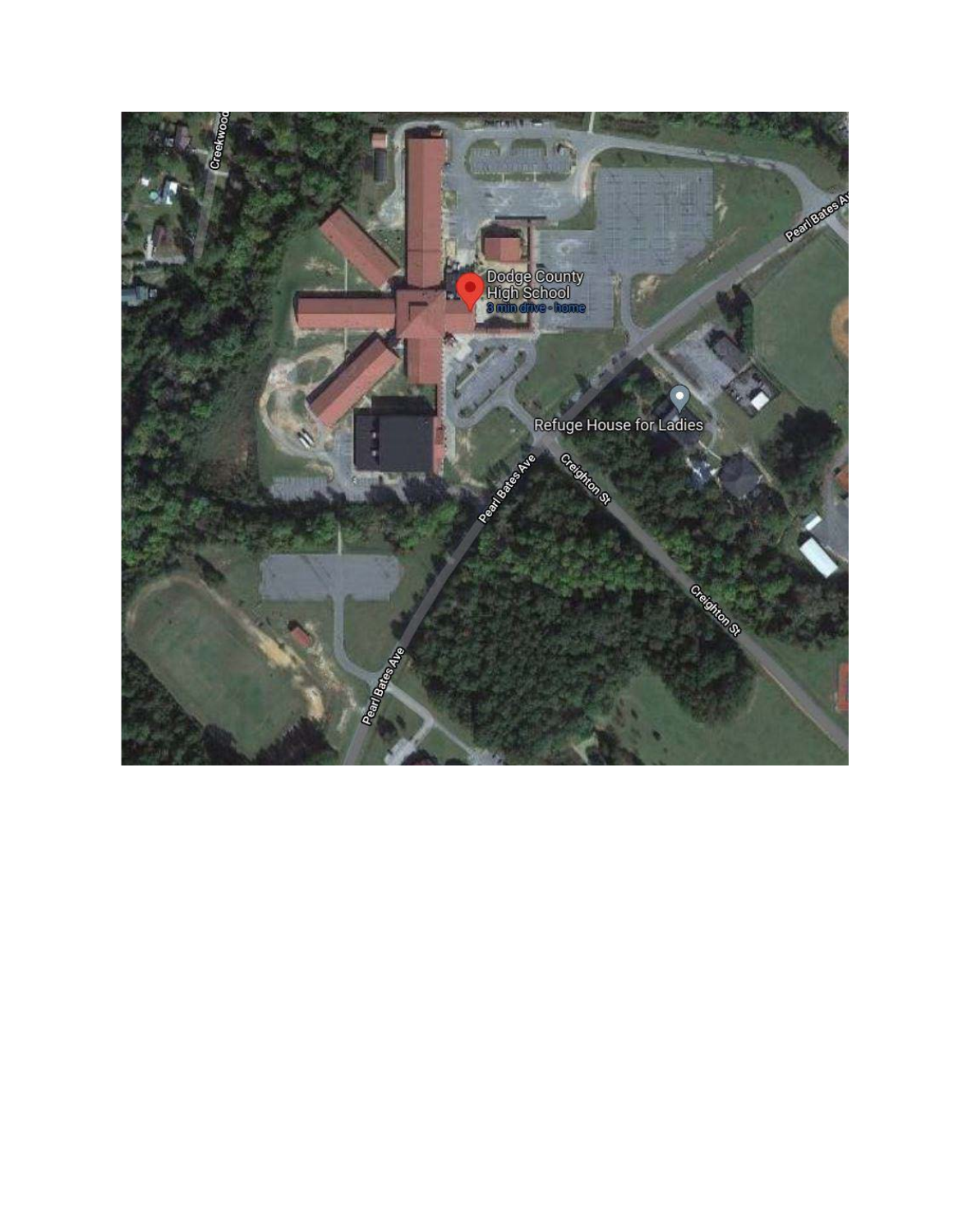# **Bid Evaluation Matrix For Seal Coating FY22 Dodge County Seal Coating RFP**

|                |                                                                | <b>Total Points</b><br>Available | Company 1 | Company 2 | Company 3 | <b>Company 4</b> | Company 5 |
|----------------|----------------------------------------------------------------|----------------------------------|-----------|-----------|-----------|------------------|-----------|
|                | No. Factors                                                    |                                  |           |           |           |                  |           |
|                | Stability                                                      | 10                               |           |           |           |                  |           |
| $\mathbf{2}$   | Experience                                                     | 20                               |           |           |           |                  |           |
| 3              | Firm' Suitablity                                               | 20                               |           |           |           |                  |           |
| $\overline{4}$ | Proposed Project Team's Revlevant Experiece and Qualifications | 20                               |           |           |           |                  |           |
| 5              | Quality of Proposed Contsruction Plan                          | 10                               |           |           |           |                  |           |
| 6              | <b>Total Cost of Project</b>                                   | 20                               |           |           |           |                  |           |
|                |                                                                |                                  |           |           |           |                  |           |

#### **Total Points**

\*This value must be higher than all the other values in this column.

**Winning Bidder:** 

**Highest number of points** 

100

 $\overline{\mathbf{0}}$ 

 $\overline{\mathbf{0}}$ 

 $\overline{\mathbf{0}}$ 

 $\overline{0}$ 

 $\pmb{0}$ 

**Disqualified Bidders:** 

**Contract Award Date:**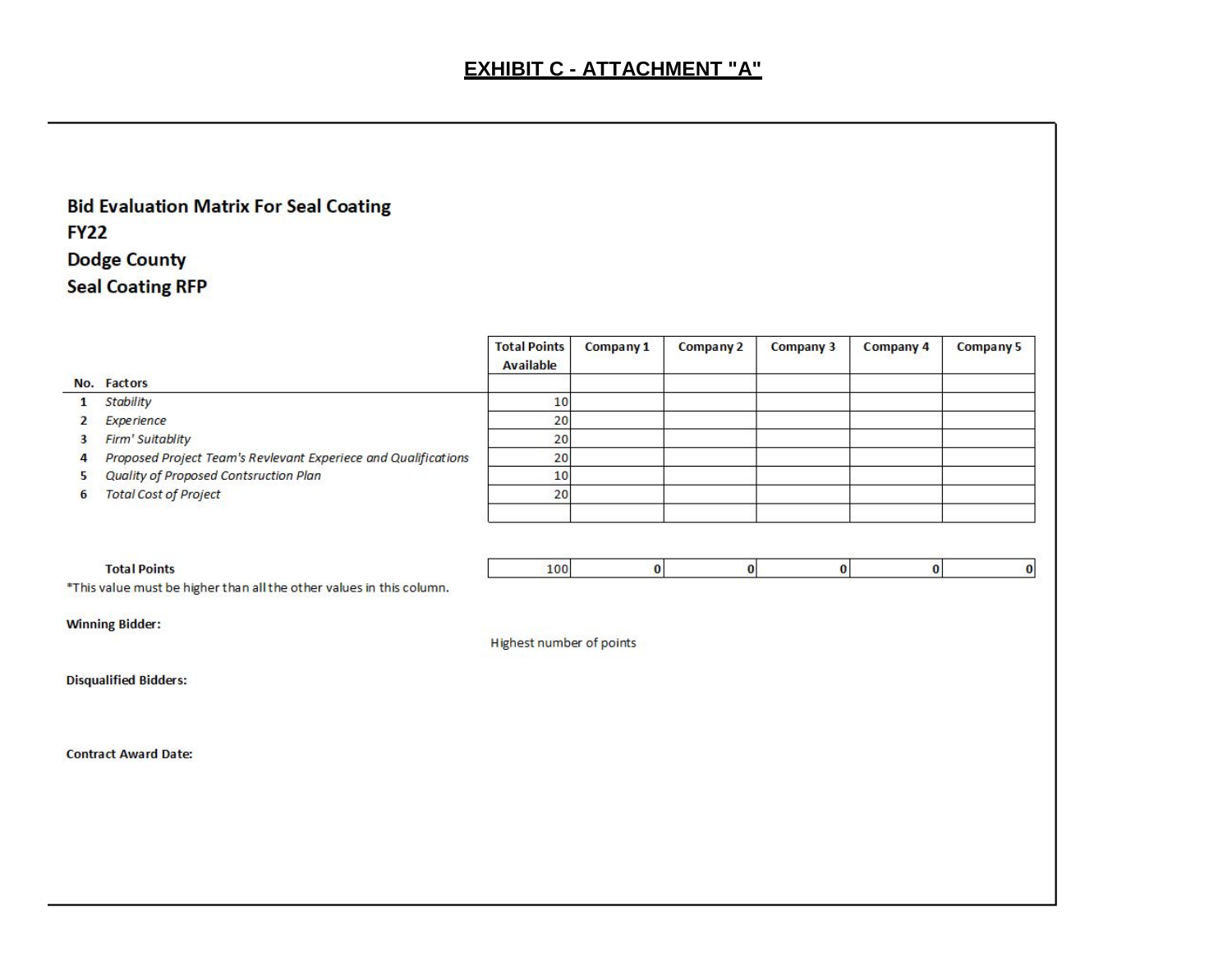# **Addendum:**

# RENOVATIONS / MODIFICATIONS

The following are the specifications for repaving the surfaces at Dodge County Middle School:

The selected vendor must remove and replace existing asphalt from the Dodge County Middle School. Below is the specifications of the new asphalt:

Old Specifications: Apply 165lbs/SY (1.5 inches) of Asphaltic Concrete 9.5mm Superpave with a bituminous tack coat applied to existing cleaned surface prior to paving.

Addendum \*\*\*\*\*\*\*New Specifications: Apply 3inchs @ 1.5" 19mm asphalt binder and 1.5" 9.5mm asphalt topping in normal traffic areas.

Addendum \*\*\*\*\*\*\*New Specifications: Apply 4 inches @2' 19mm asphalt binder and 2" 9.5 mm asphalt topping in heavy duty traffic areas.(Bus Drop off)

The Vendor will be responsible for any disposal of existing asphalt at this location.

Also needed is a unit price for removal and replace unsuitable base materials.

# Page 5

Bids must be accompanied by a bid bond in the amount not less than 5% of the Base Bid. No other form of security will be accepted. Both a "Class A" Performance Bond and Payment Bond will be required in the amount equal to 100% of the Contact price